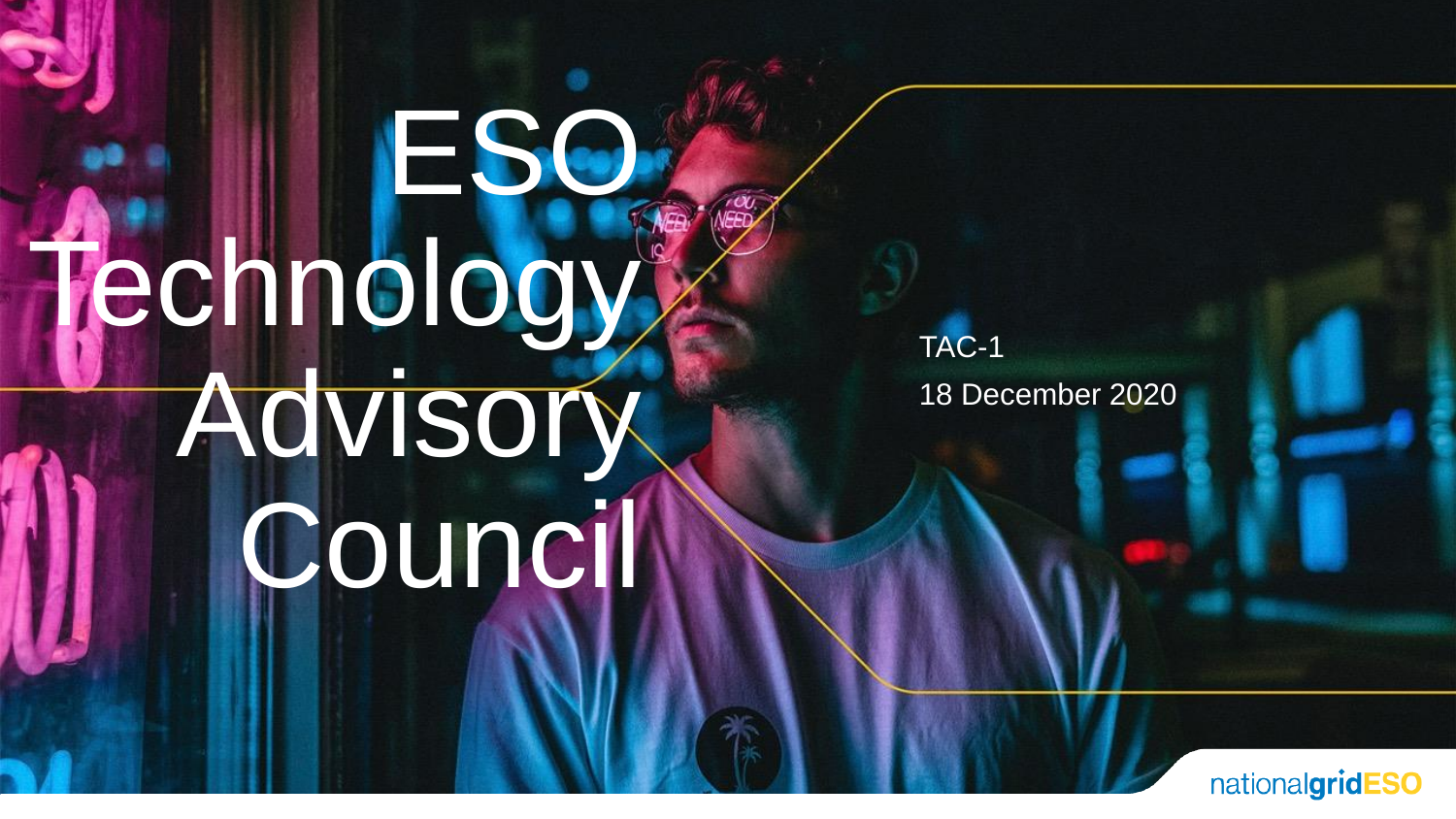## TAC-1 meeting agenda

| Item           | <b>Time</b> | <b>Duration</b> | <b>Description</b>                                                    | <b>Additional material</b>                                                                                             |
|----------------|-------------|-----------------|-----------------------------------------------------------------------|------------------------------------------------------------------------------------------------------------------------|
|                | 15:30-15:35 | 5 mins          | Welcome                                                               |                                                                                                                        |
| $\mathbf{1}$   | 15:35-15:40 | 5 mins          | Introduction from Fintan Slye - Director, Electricity System Operator |                                                                                                                        |
| $\overline{2}$ | 15:40-15:45 | 5 mins          | Introduction from Vernon Everitt - Chair                              |                                                                                                                        |
| $\overline{3}$ | 15:45-16:15 | 30 mins         | <b>Technology Advisory Council member introductions</b>               |                                                                                                                        |
| 4              | 16:15-16:35 | 20 mins         | Terms of reference and ways of working                                | • Draft terms of reference document<br>• Non-disclosure agreement and conflict of<br>interest form<br>• Paper template |
| 5              | 16:35-16:55 | 20 mins         | Forward look of topics                                                |                                                                                                                        |
| 6              | 16:55-17:00 | 5 mins          | <b>AOB</b>                                                            |                                                                                                                        |
|                | 17:00       |                 | Close                                                                 |                                                                                                                        |

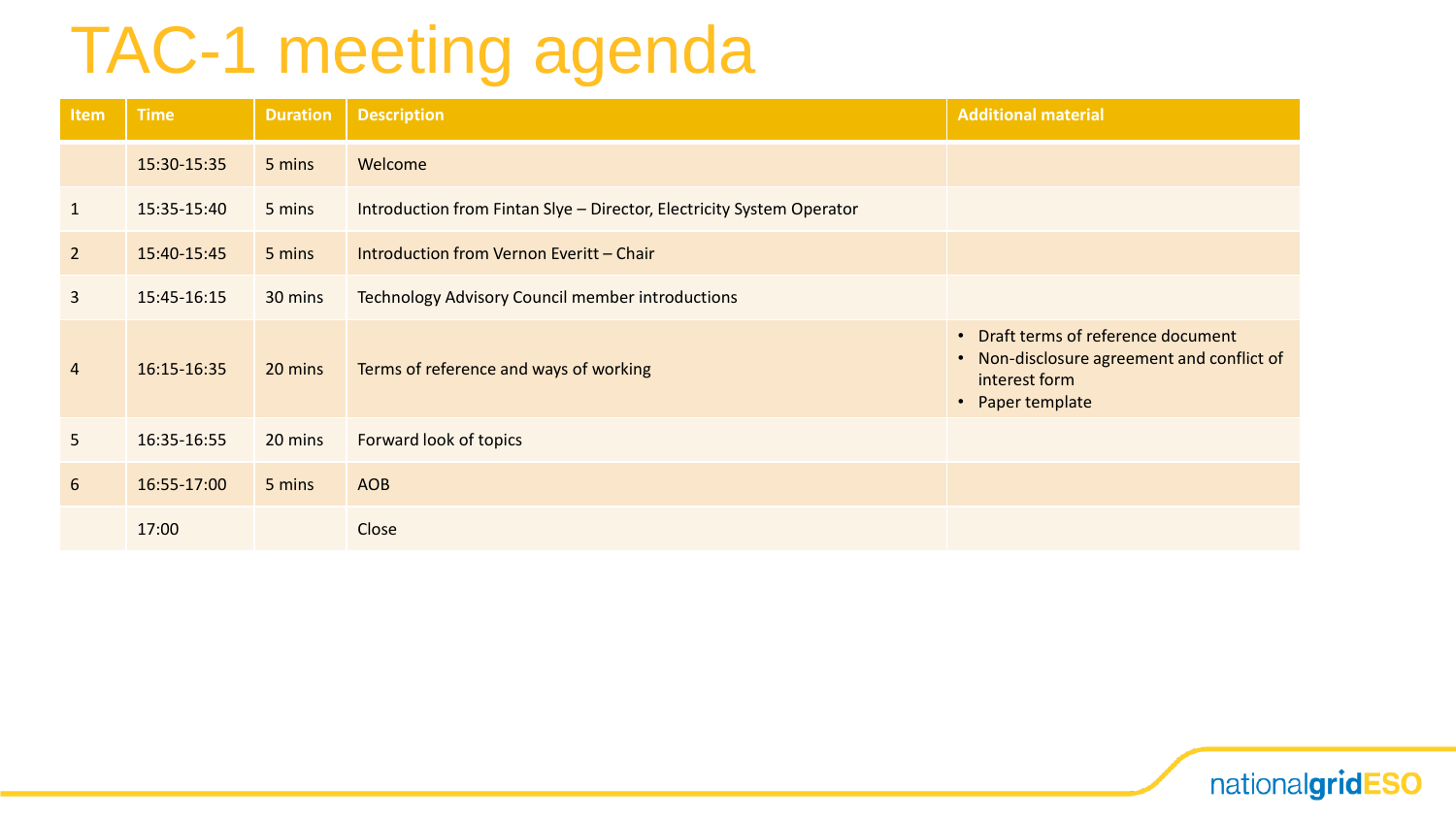## Item 1

#### Welcome from Fintan Slye – Director, Electricity System Operator

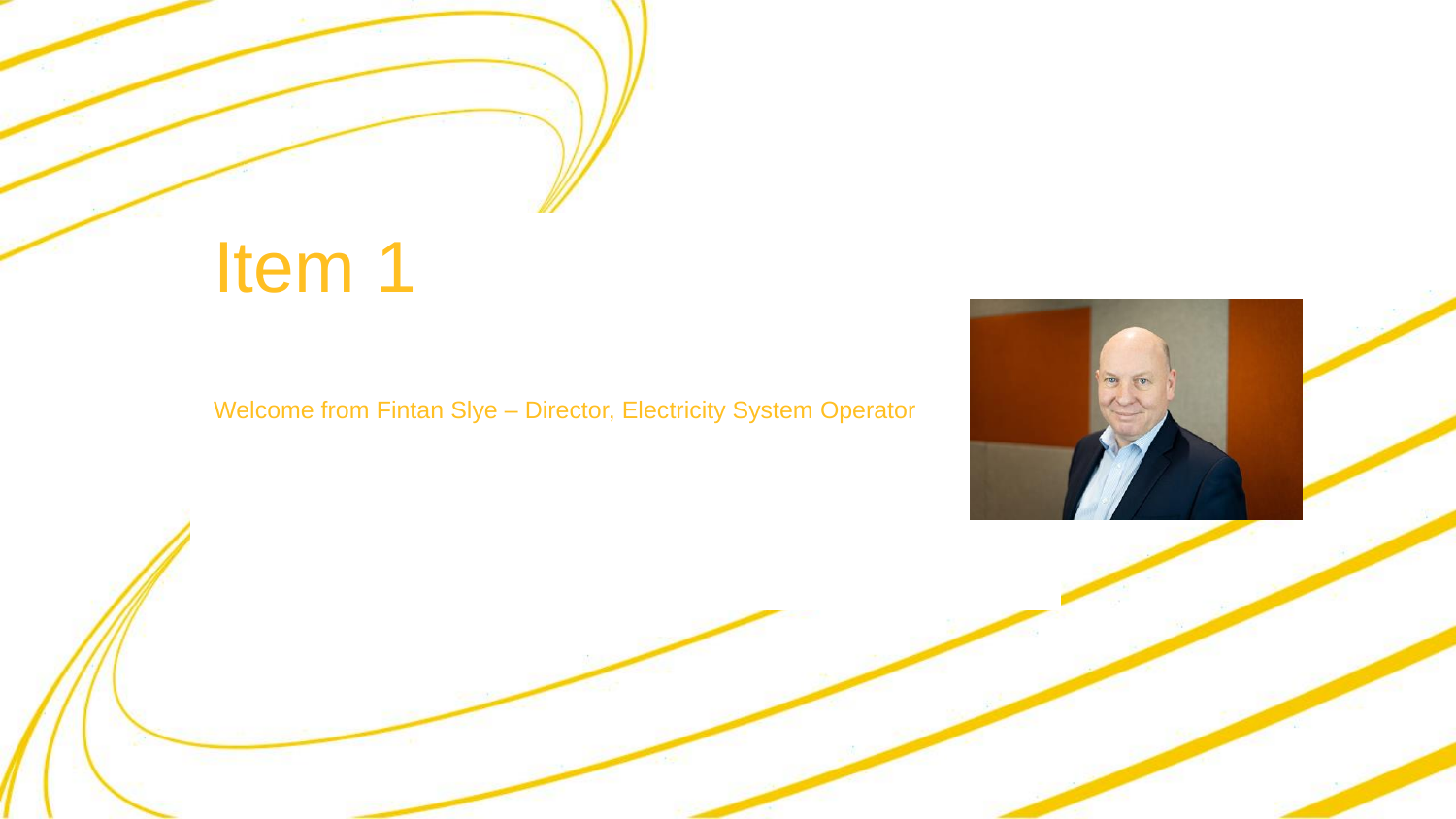## Item 2

Introduction from the Chair – Vernon Everitt

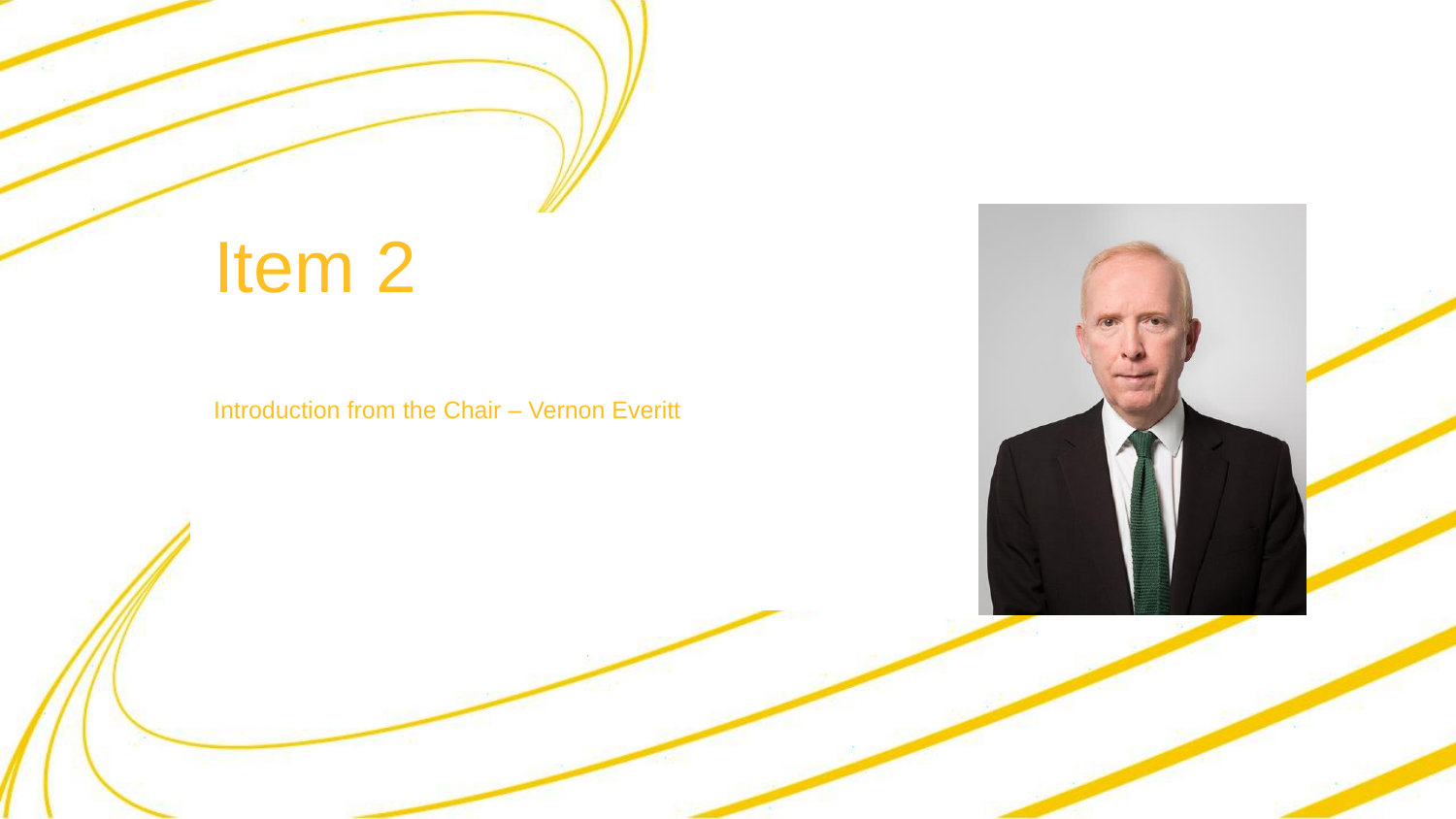

Member introductions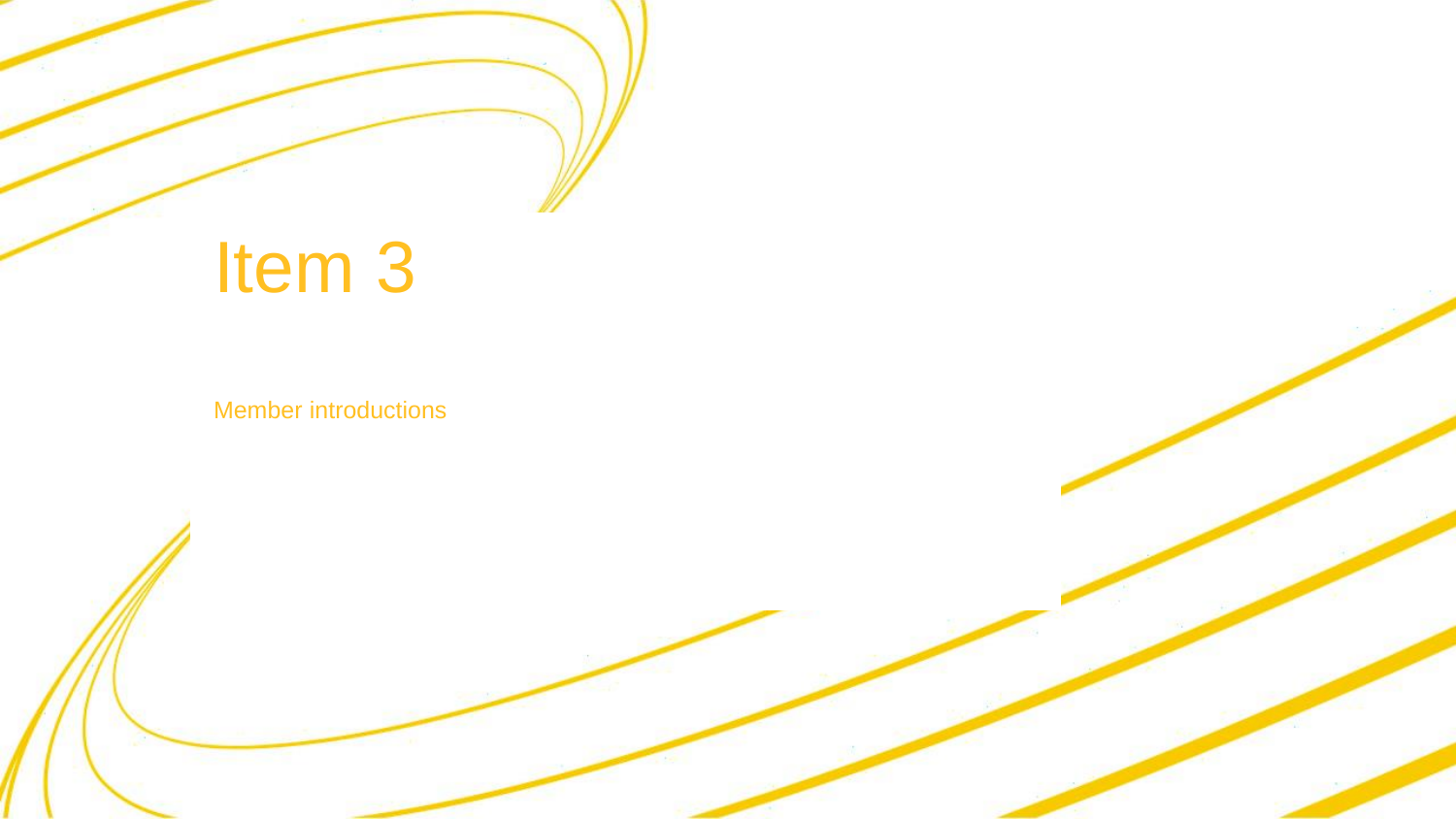### This section will be used to introduce the group membership

- Please come prepared to spend 2-3 minutes outlining your:
	- Area of expertise and interest
	- Experience
	- Hopes and expectations for the ESO Technology Advisory Council
- Please could you provide a brief (no more than a few sentences) summary of your current role, experience and expertise.
- Please also provide a photo suitable for the website (ideally 16x9 ie wider than taller)

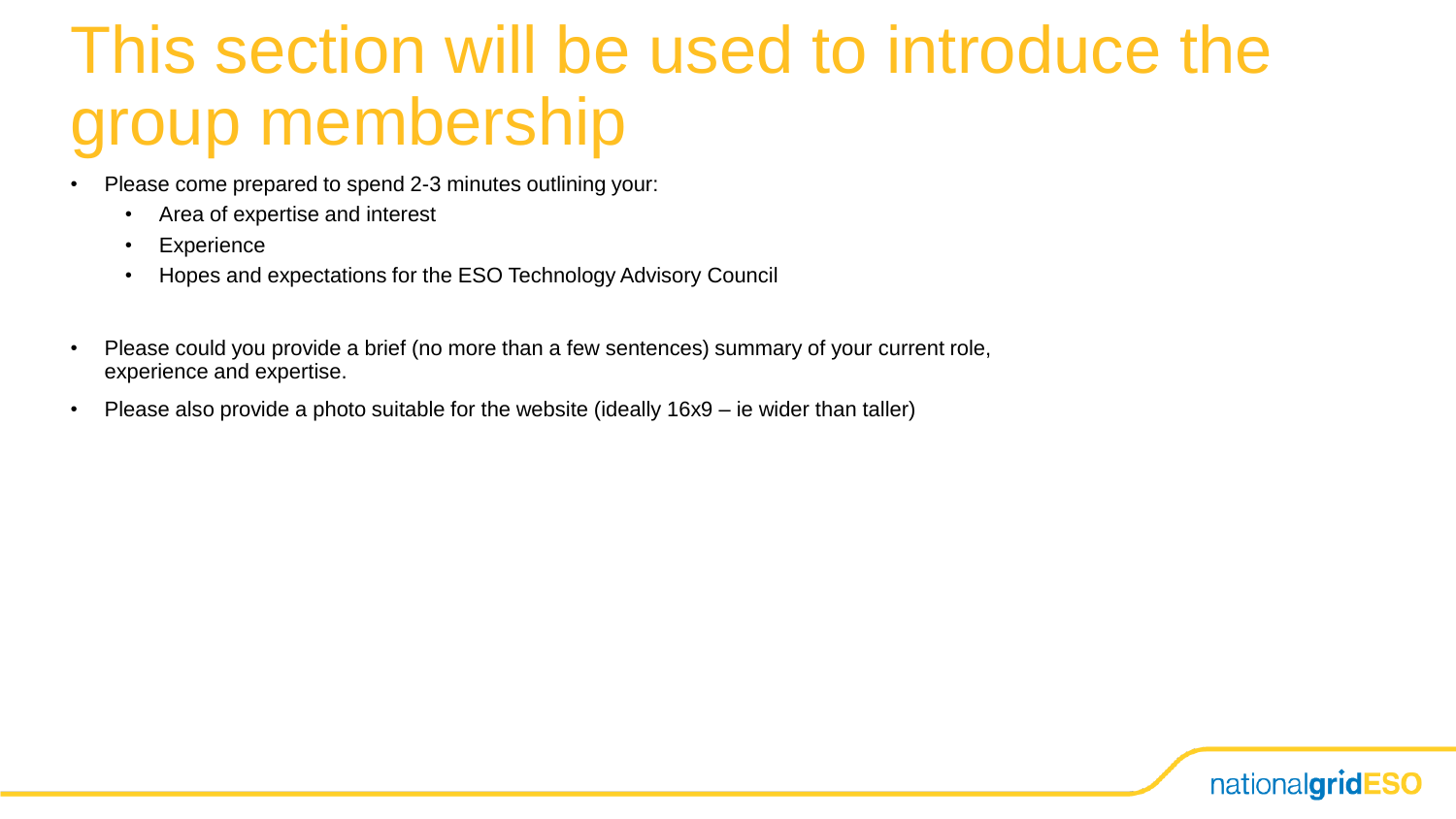#### ESO Technology Advisory Council membership

| <b>Chair</b>                   |                                                                                 |
|--------------------------------|---------------------------------------------------------------------------------|
| <b>Name</b>                    | <b>Position</b>                                                                 |
| <b>Vernon Everitt</b>          | Managing Director - Customers, Communication & Technology, Transport for London |
| Membership                     |                                                                                 |
| <b>Name</b>                    | <b>Position</b>                                                                 |
| <b>Randolph Brazier</b>        | Head of Innovation and Digital, Energy Networks Association                     |
| <b>Graham Campbell</b>         | Head of DSO, Scottish Power                                                     |
| <b>Andy Hadland</b>            | <b>Chief Product Officer, Arenko</b>                                            |
| <b>Alastair Martin</b>         | Founder and CEO, Flexitricity                                                   |
| <b>David Sykes</b>             | Data Scientist, Octopus                                                         |
| <b>Kate Garth</b>              | Senior Regulatory Affairs Manager, RWE Renewables                               |
| <b>Alvaro Sanchez Miralles</b> | <b>CEO, STEMY Energy</b>                                                        |
| <b>Chris Kimmett</b>           | Director Power Grids, Reactive Technologies                                     |
| <b>Dennis Leach</b>            | Senior Software Engineer, Limejump                                              |
| Teodora Kaneva                 | Programme Manager - SmarterUK, TechUK                                           |
| Jo-Jo Hubbard                  | Founder and CEO, Electron                                                       |
| <b>Simon Pearson</b>           | Digital Business Leader, Energy Systems Catapult                                |
| <b>Peter Stanley</b>           | Director of Digital Operations, Elexon                                          |
| James Houlton                  | <b>Enterprise Transformation Executive, AWS</b>                                 |
| <b>Ulrika Wising</b>           | <b>Global VP Customer Solutions, Shell New Energies</b>                         |
| Anastasia Vaia                 | VP Engineering for Scale Up of New and Digital, BP                              |
| <b>Melissa Stark</b>           | <b>Global Renewables Lead, Accenture</b>                                        |
| <b>Chris Dent</b>              | Professor of Industrial Mathematics, University of Edinburgh                    |
| Claudia Centazzo               | <b>Business Development Director, Smith Institute</b>                           |
| <b>Judith Ward</b>             | <b>Associate, Sustainability First</b>                                          |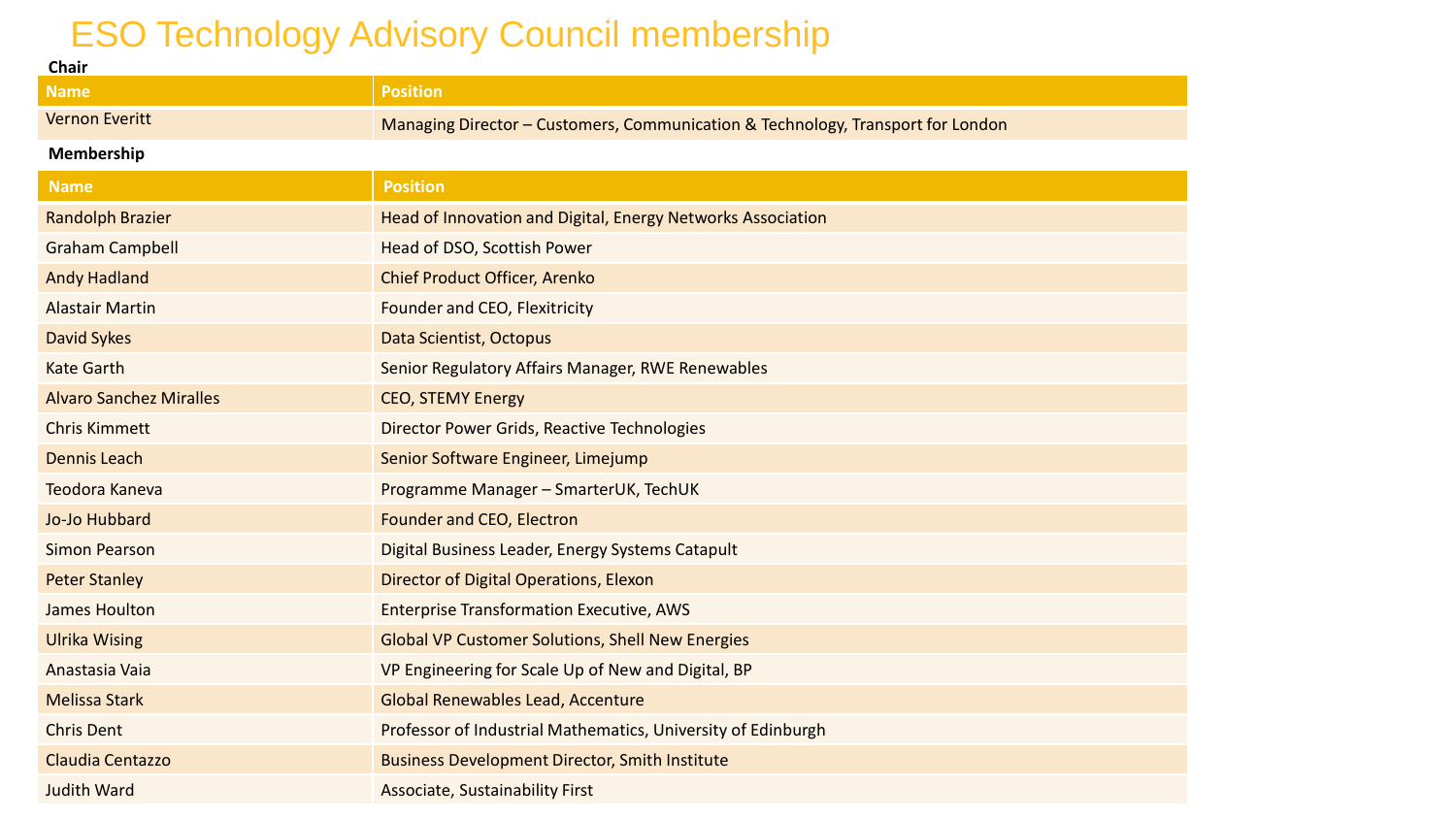### ESO Technology Advisory Council group membership



nationalgridESO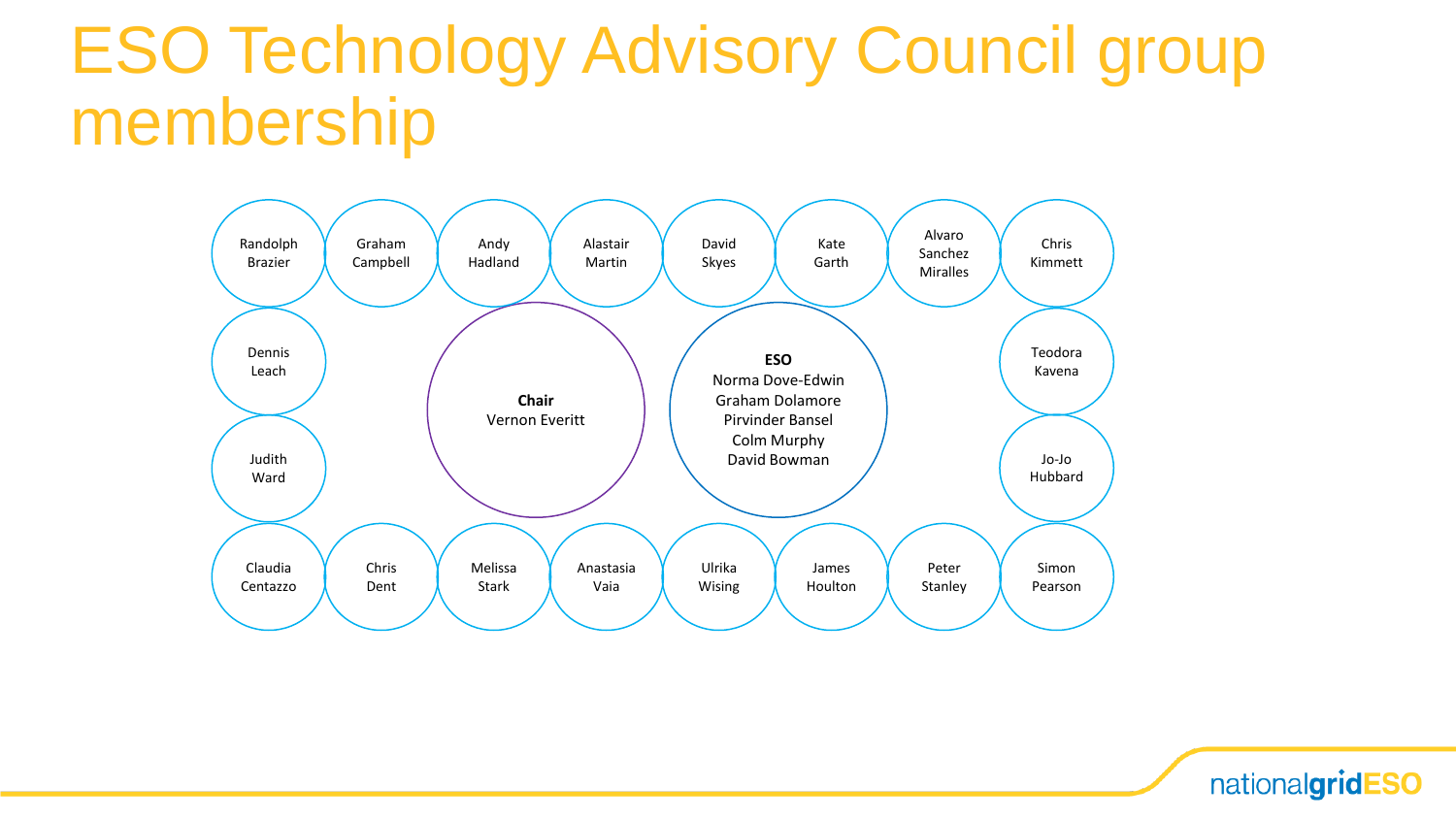

**Name: Randolph Brazier**

**Current role: Head of Innovation and Digital, Energy Networks Association**



**Name: Graham Campbell**

**Current role: Head of Distribution System Operation, Scottish Power Energy Networks**

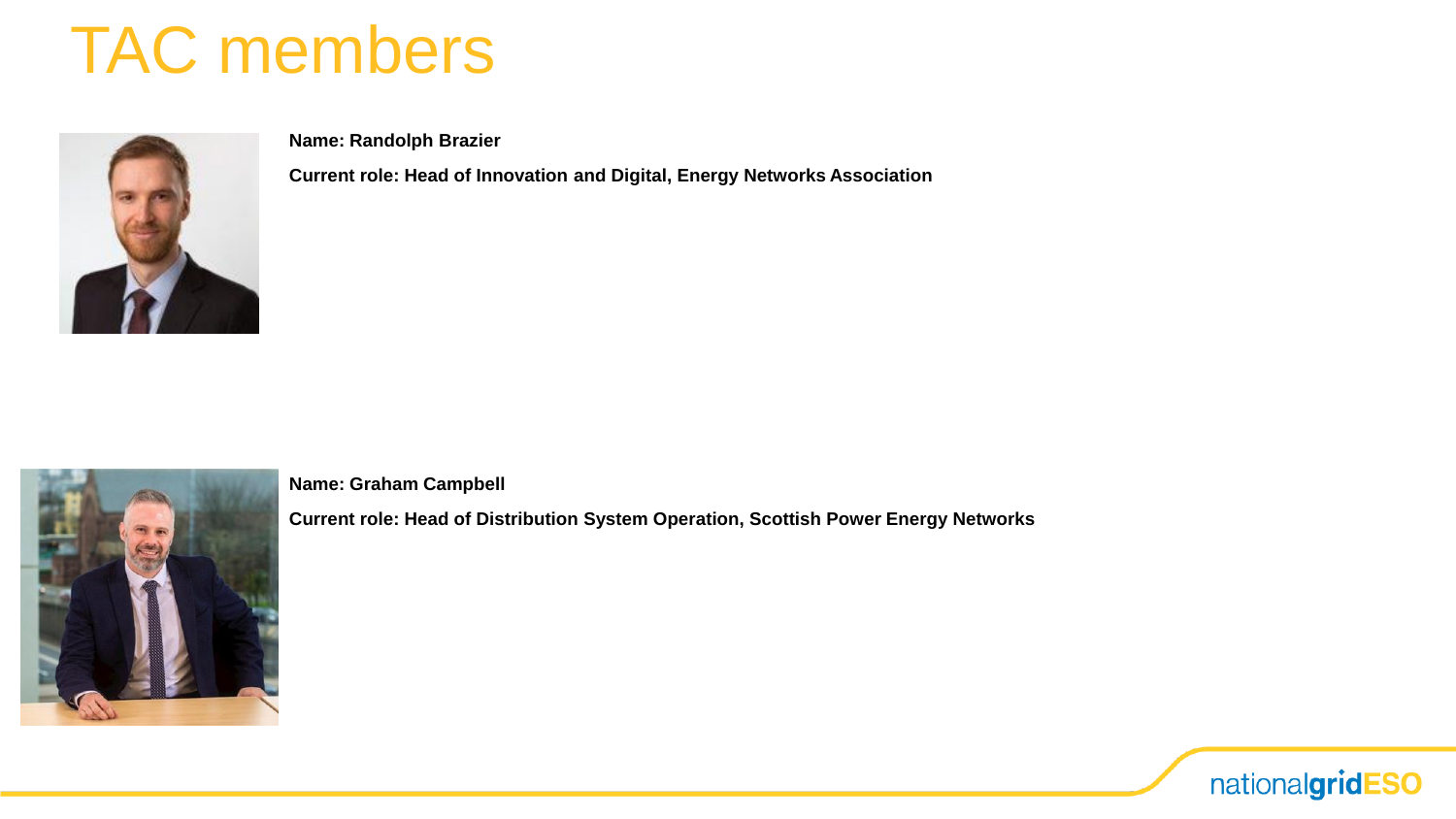

**Name: Andy Hadland**

**Current role: Chief Products Officer, Arenko**



**Name: Alastair Martin**

**Current role: Founder and Chief Strategy Officer, Flexitricity**

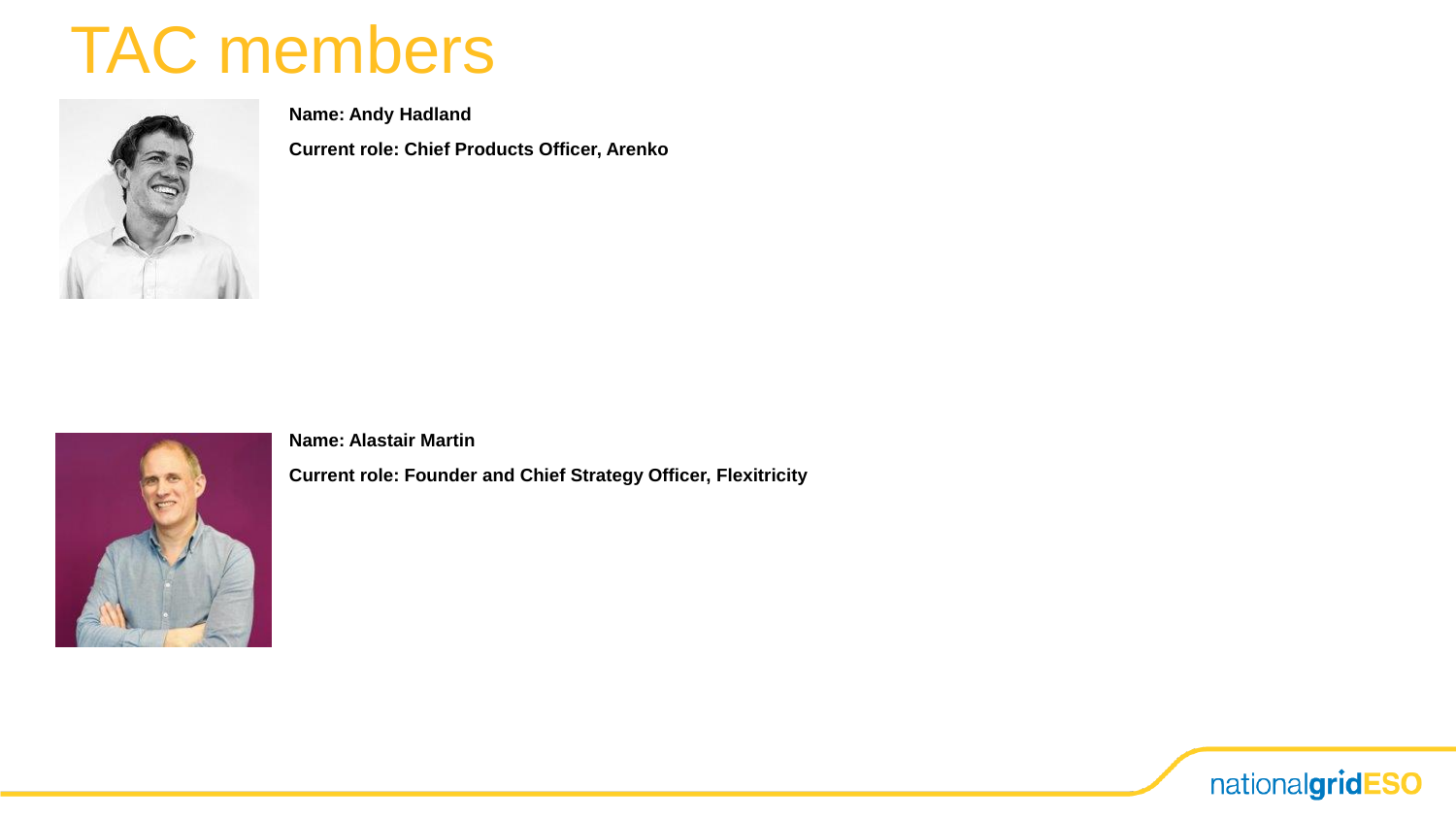

**Name: David Sykes**

**Current role: Data Scientist, Octopus Energy**



**Name: Kate Garth**

**Current role: Senior Regulatory Affairs Manager, RWE Renewables**

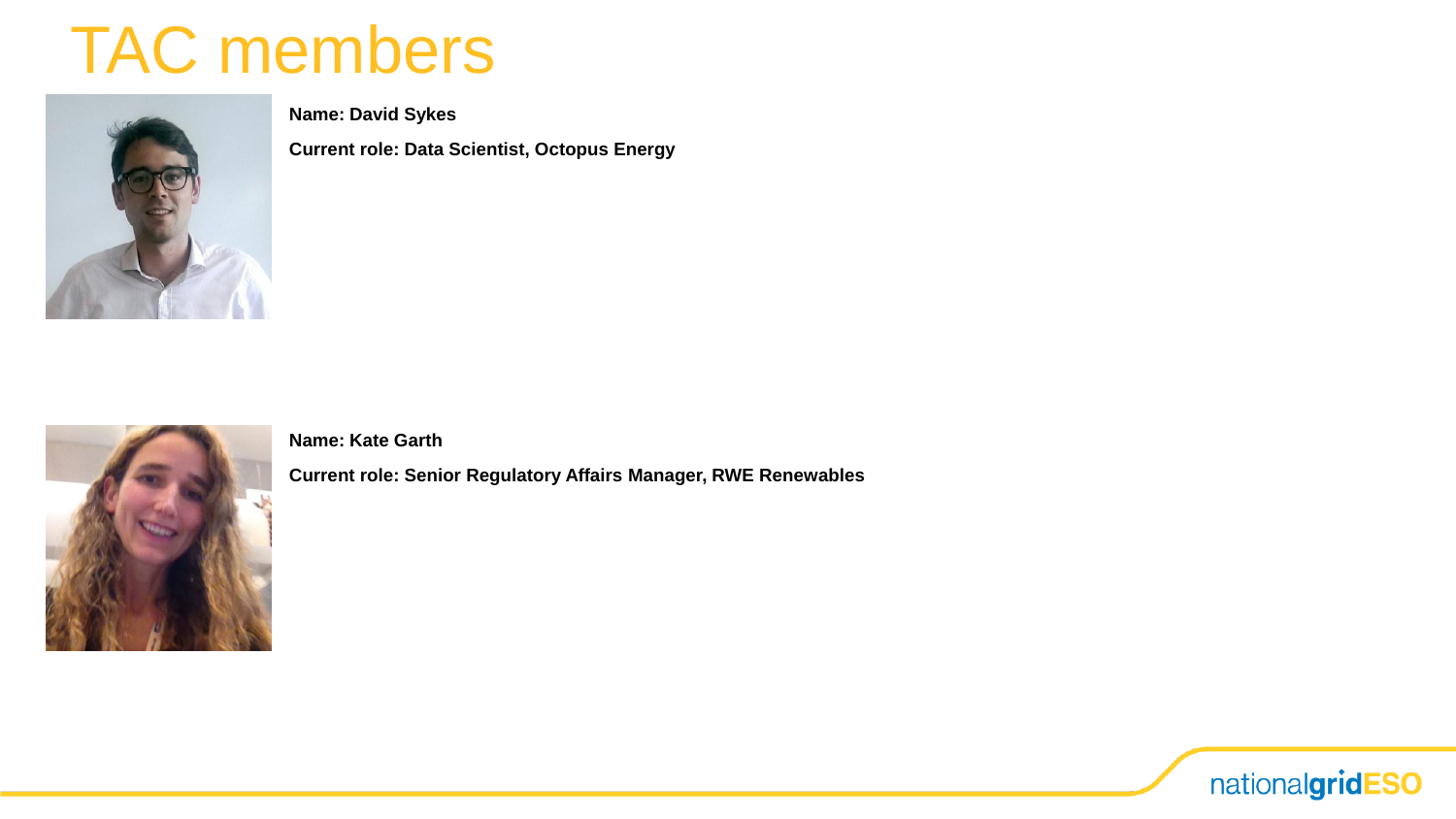

**Name: Alvaro Sanchez Miralles**

**Current role: CEO, STEMY Energy**



**Name: Chris Kimmett**

**Current role: Director Power Grids, Reactive Technologies**

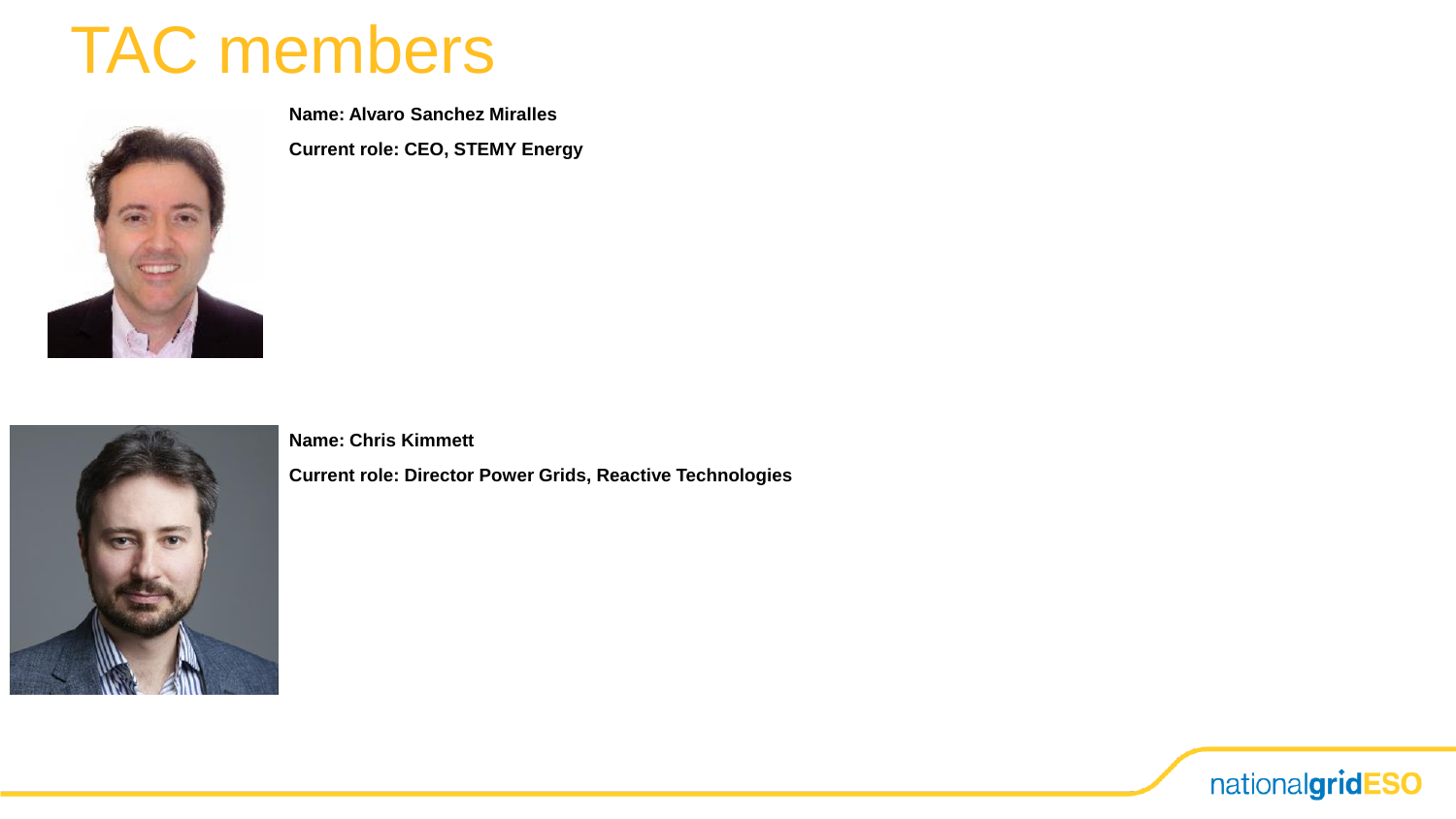

**Name: Teodora Kavena**

**Current role: Programme Manager – Smarter UK, TechUK**



**Name: Joanna Hubbard**

**Current role: Co-founder and Chief Executive Officer, Electron**

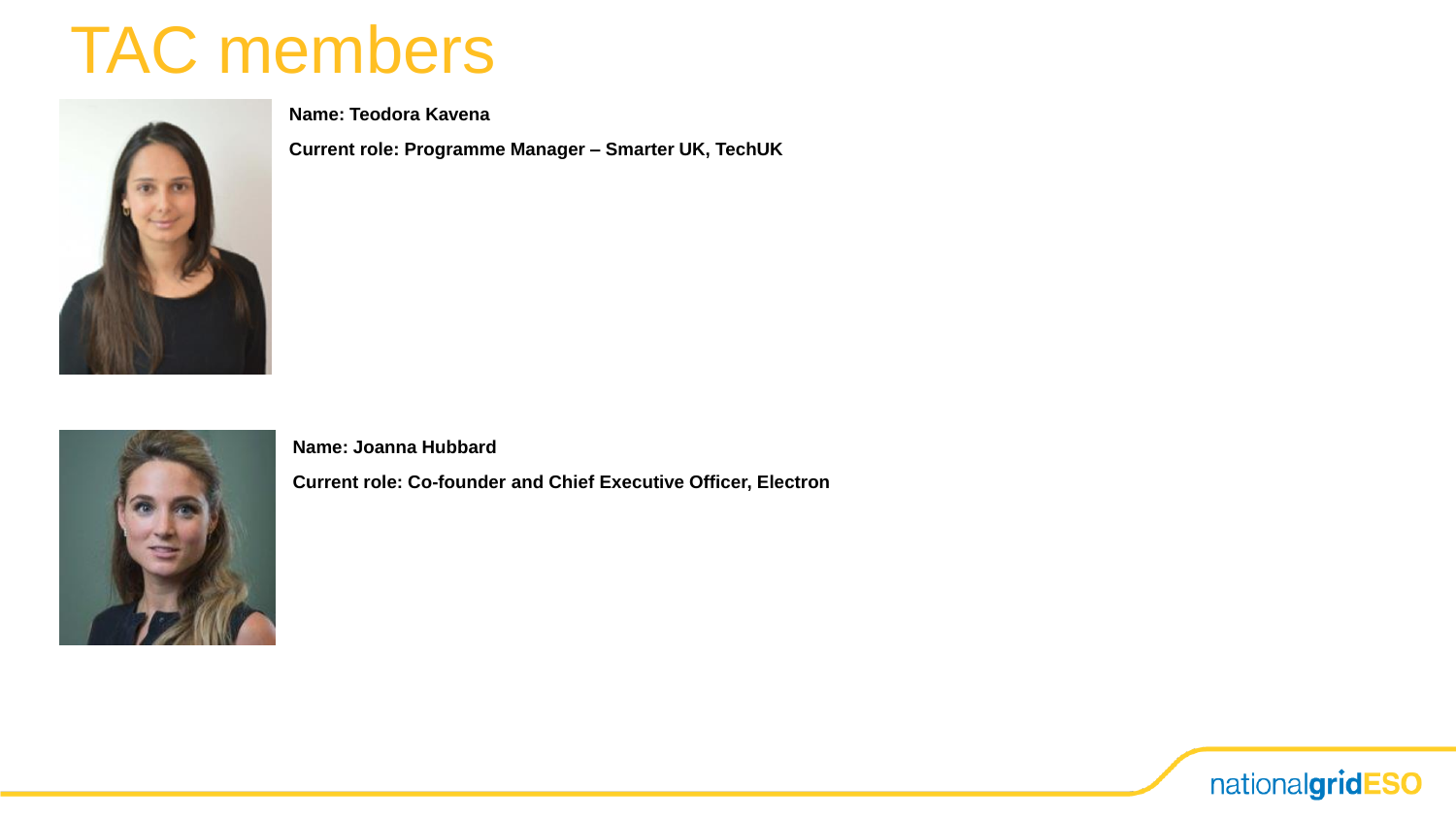

**Name: Simon Pearson**

**Current role: Digital Business Leader, Energy Systems Catapult**

**Name: Peter Stanley Current role: Director of Digital Operations, Elexon**

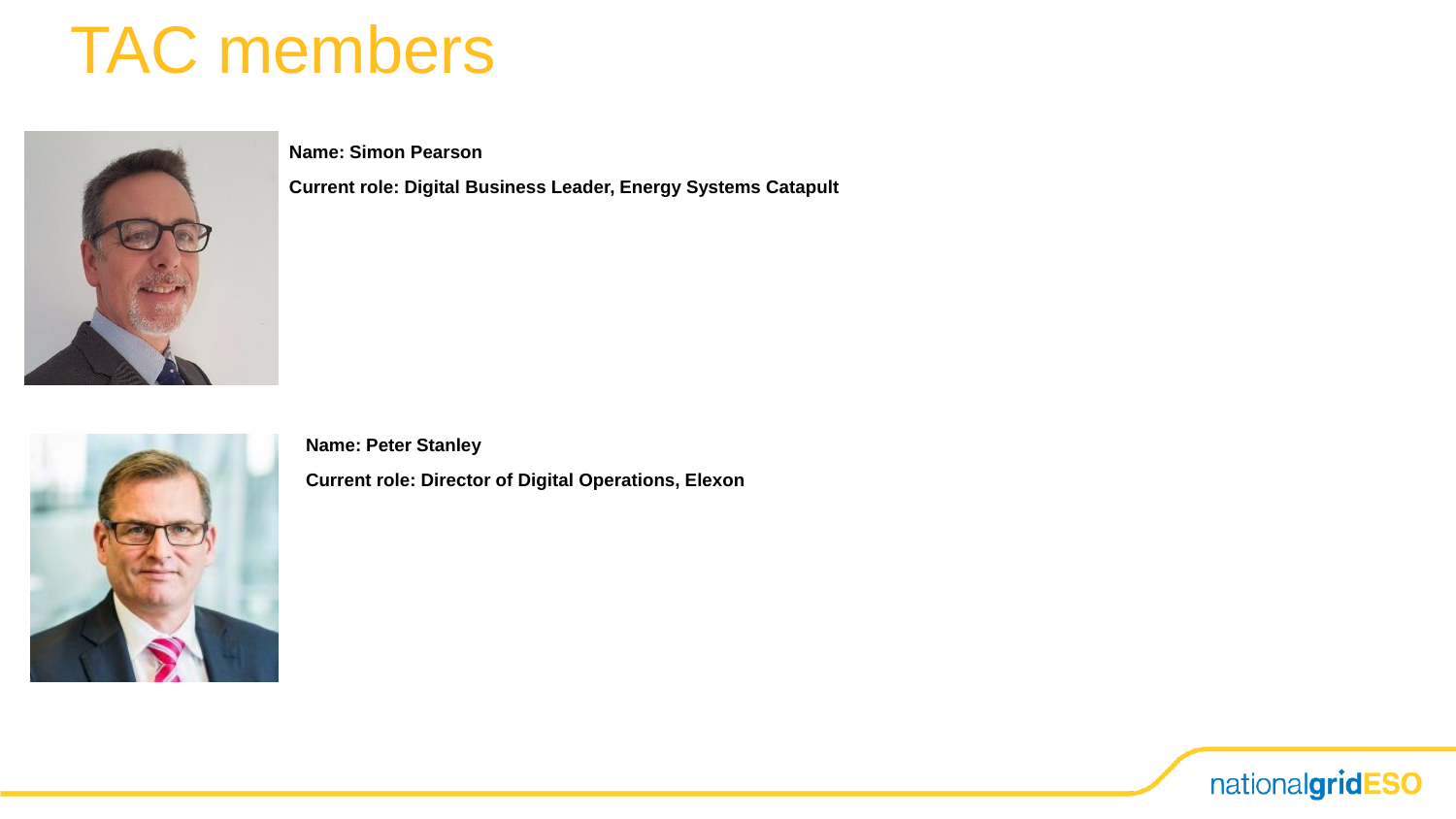

**Name: James Houlton**

**Current role: Enterprise Transformation Executive, Amazon Web Services**



**Name: Ulrika Wising**

**Current role: Global VP Customer Solutions, Shell New Energies**

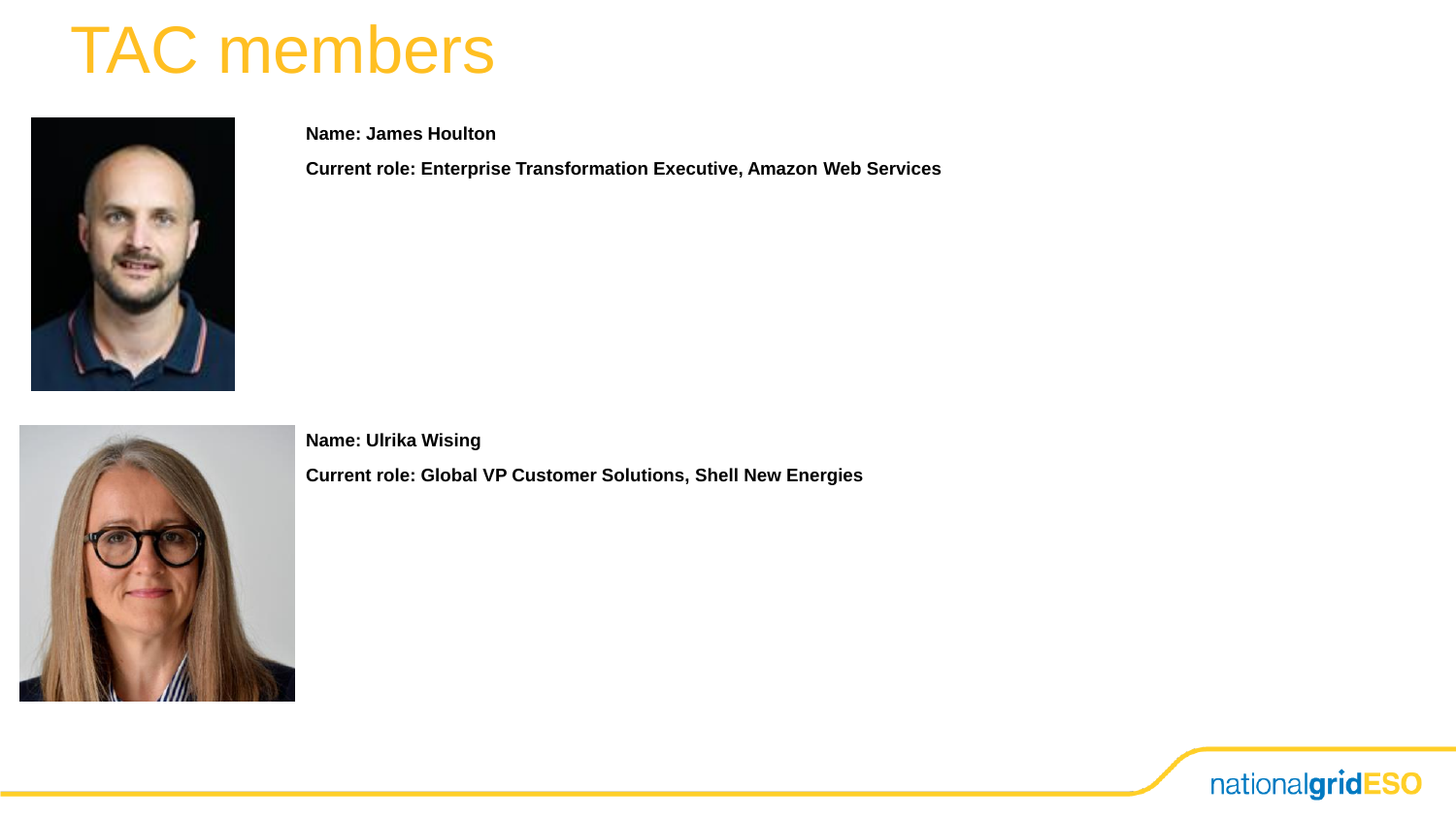

**Name: Anastasia Vaia**

**Current role: VP Engineering for Scale Up of New and Digital, BP**



**Name: Melissa Stark**

**Current role: Global Renewables Lead, Accenture**

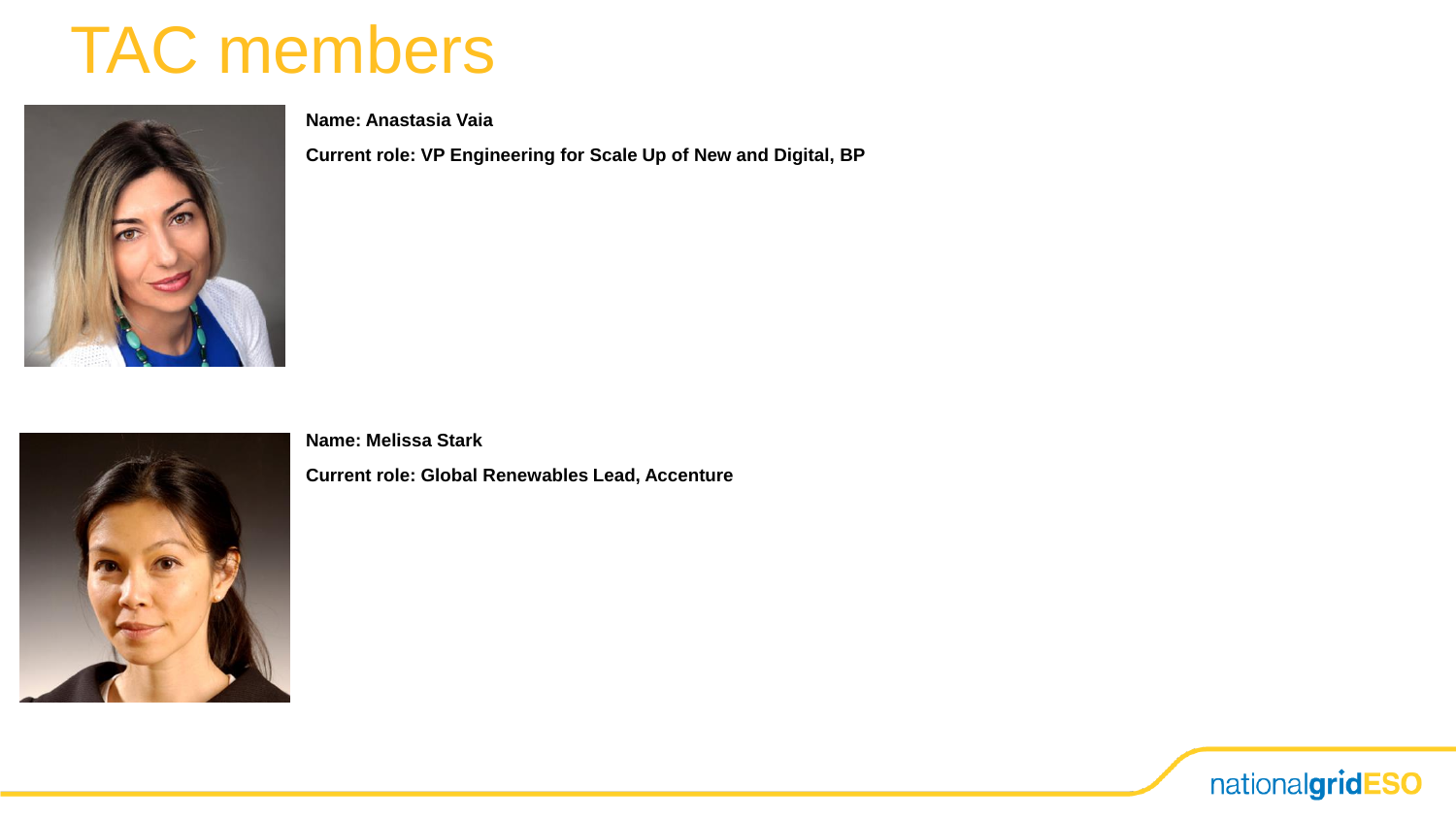

**Name: Chris Dent**

**Current role: Professor of Industrial Mathematics, University of Edinburgh**



**Name: Claudia Centazzo**

**Current role: Business Development Director, Smith Institue**

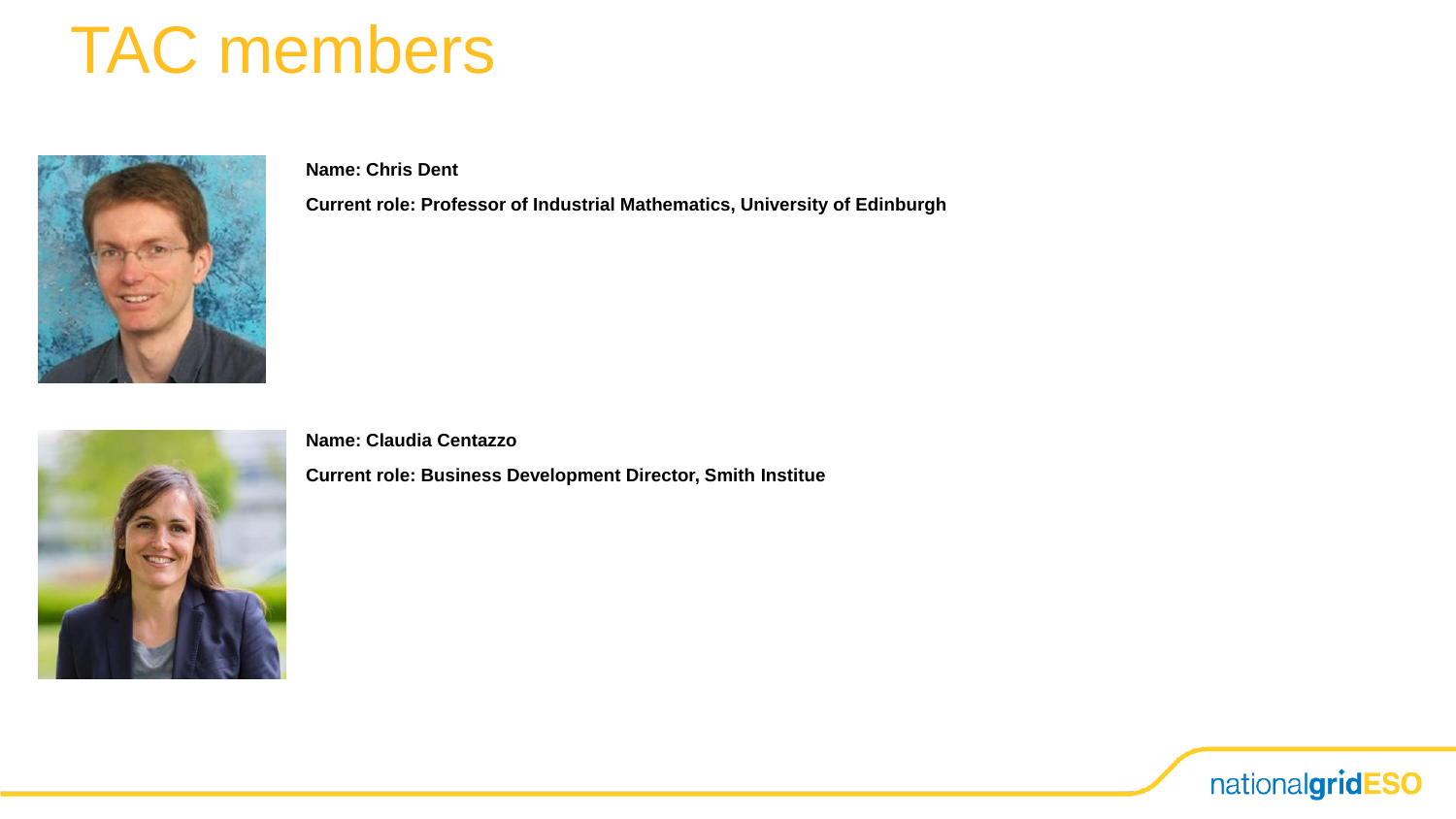

**Name: Judith Ward**

**Current role: Associate, Sustainability First**

**Name: Dennis Leach**

**Current role: Senior Software Engineer, Limejump**

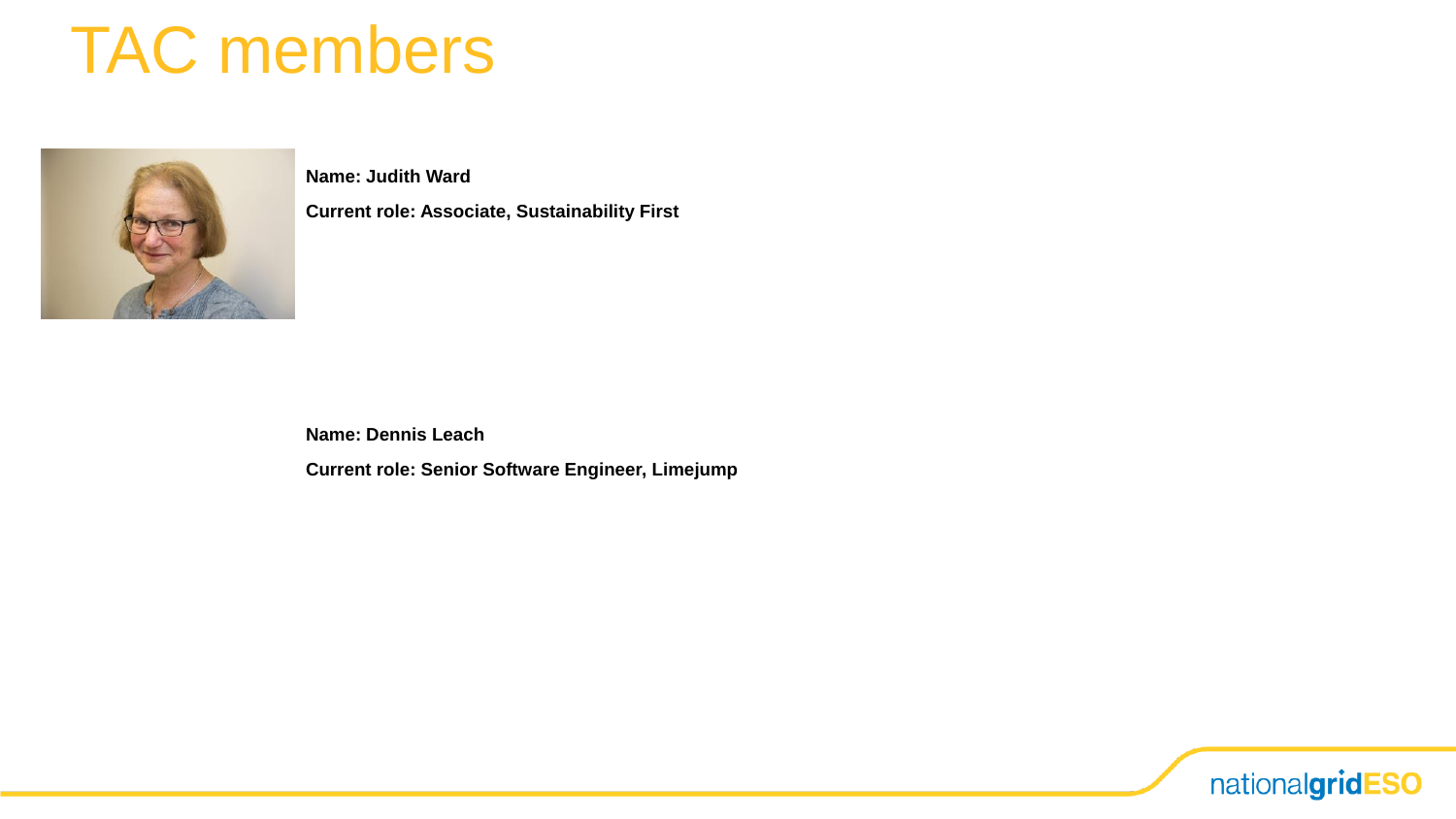## ESO representatives



**Name: Norma Dove-Edwin**

**Current role: Head of ESO IT**



**Name: Graham Dolamore**

**Current role: Programme Director – Balancing and ENC Compliance**

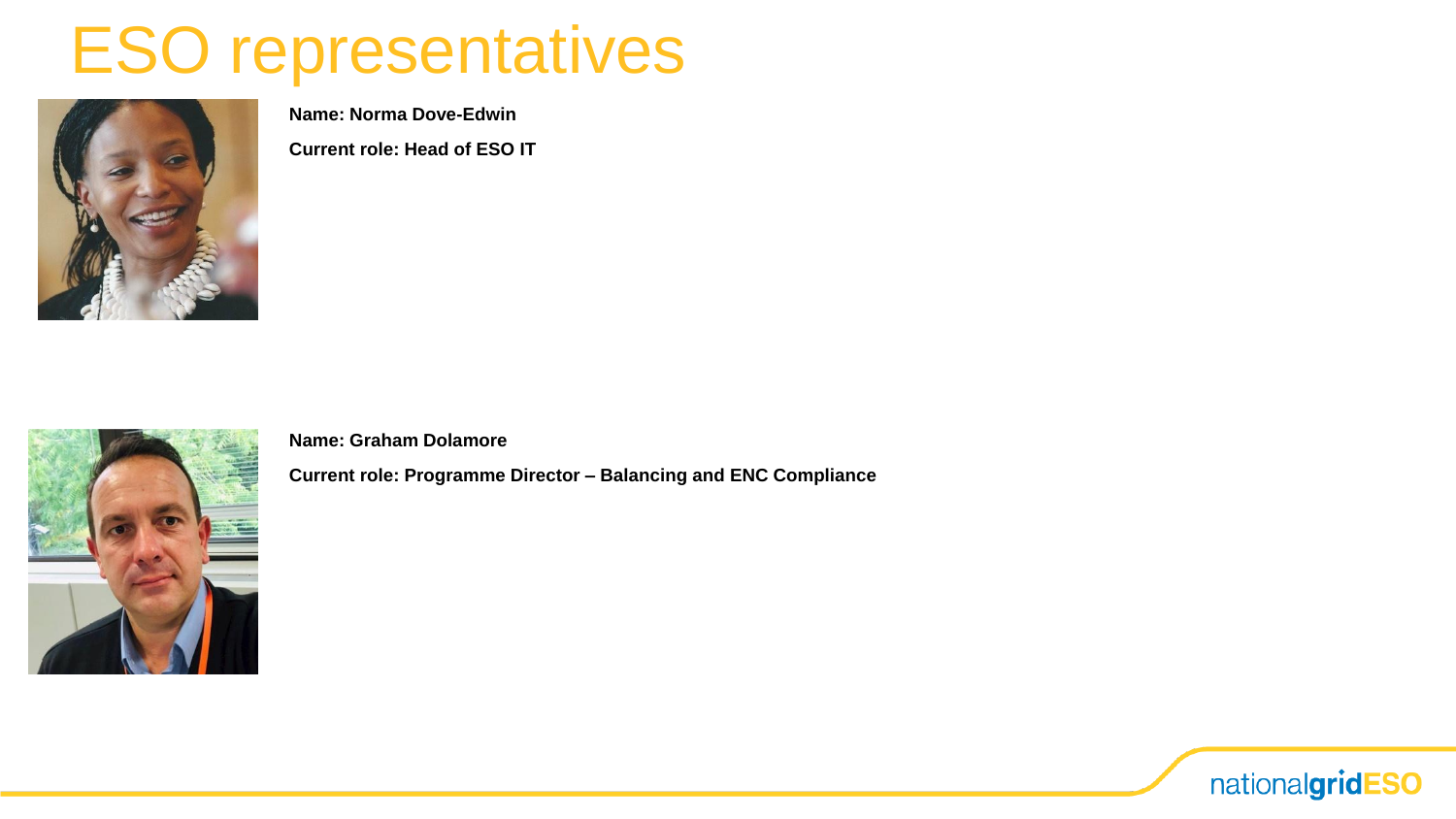## ESO representatives

**Name: Gary White**

**Current role: Lead Enterprise Application Architect**



**Name: Colm Murphy**

**Current role: Head of Electricity Market Change Delivery**

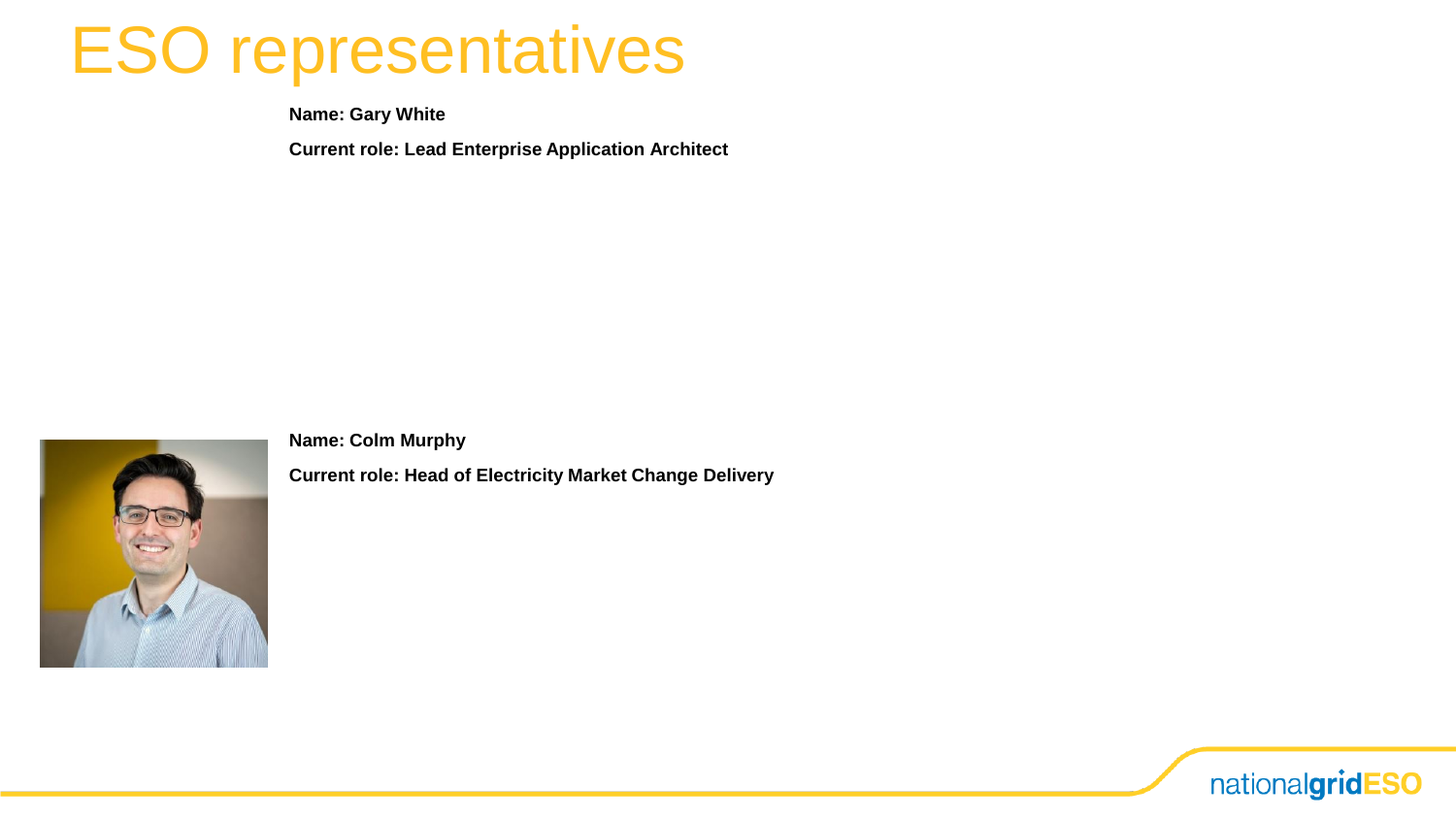## ESO representatives



**Name: David Bowman**

**Current role: Balancing Product Manager**

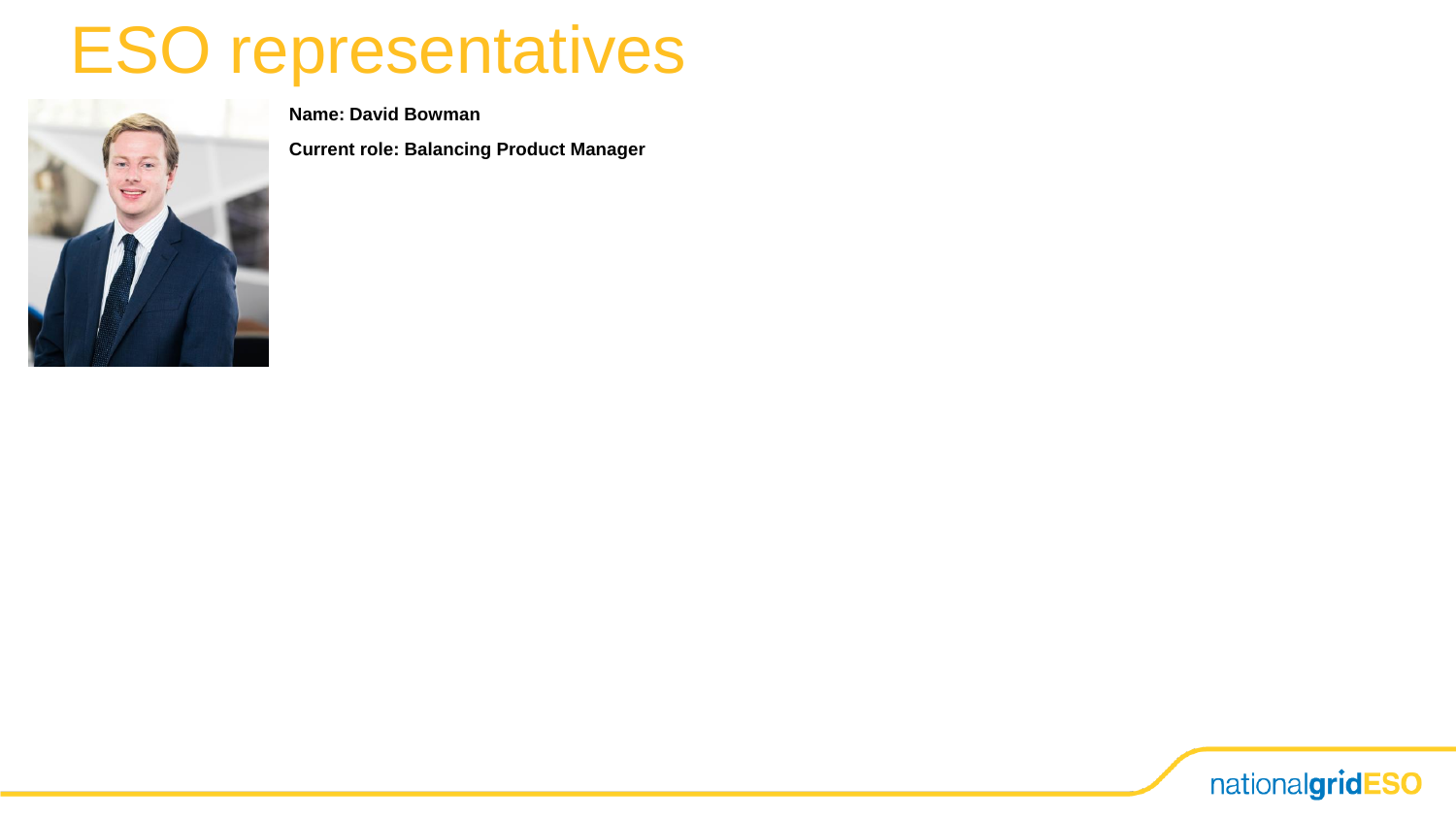## Item 4

Terms of reference and ways of working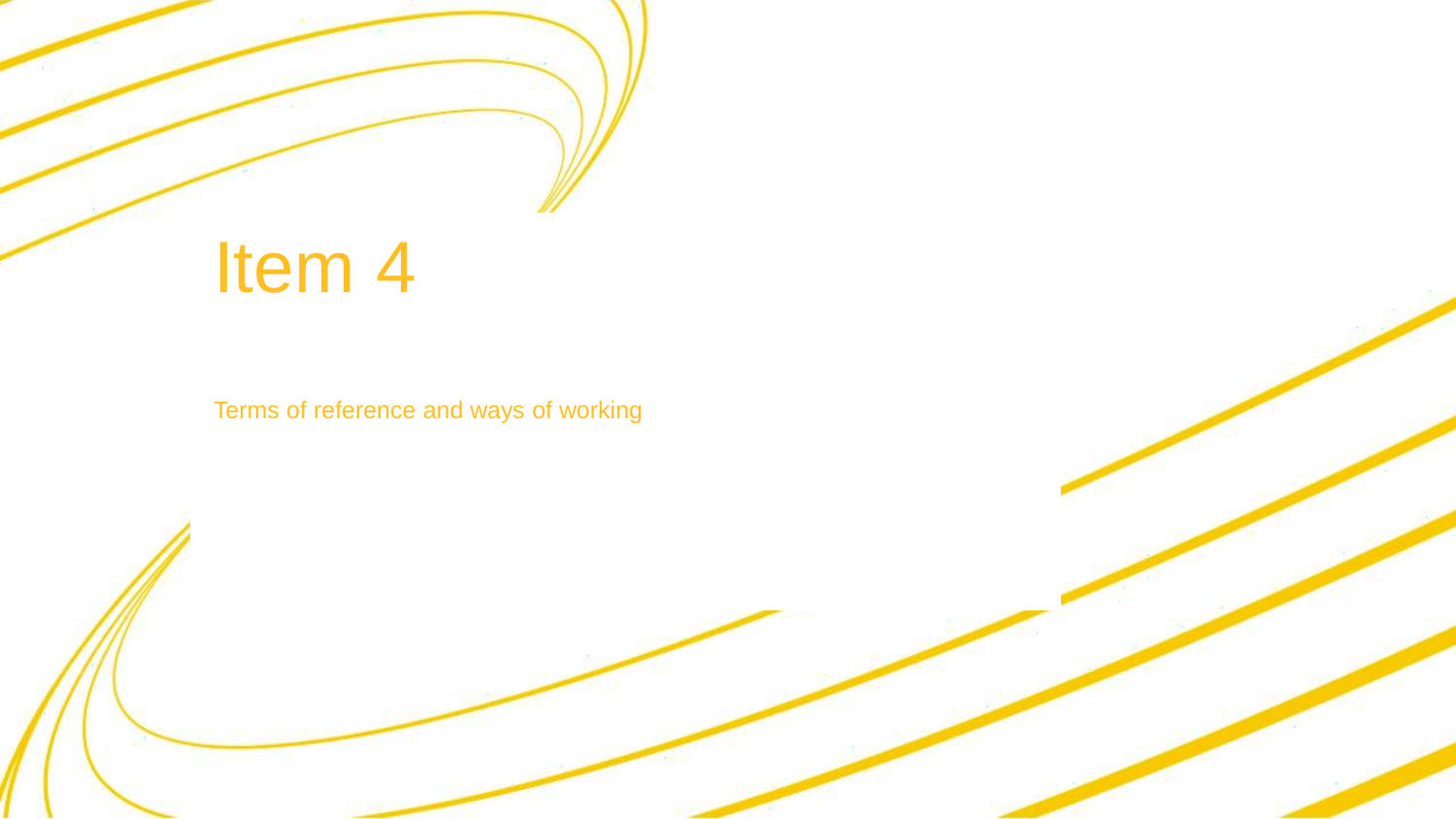## Culture and ways of working

- Chatham House rule:
	- Information can be used but the identify or affiliation of the speaker should not be disclosed
	- Anonymised minutes will be published
- Safe space
- Be open minded, bring ideas and ask questions

#### **Expectations of group members**

- Represent their sector rather than their organisation
- Read the pre-read material, which will be distributed in a timely manner
- Review minutes to ensure all views have been correctly captured

#### **Discussion**:

- Should minutes be anonymised?
- How can we create a collaborative culture?

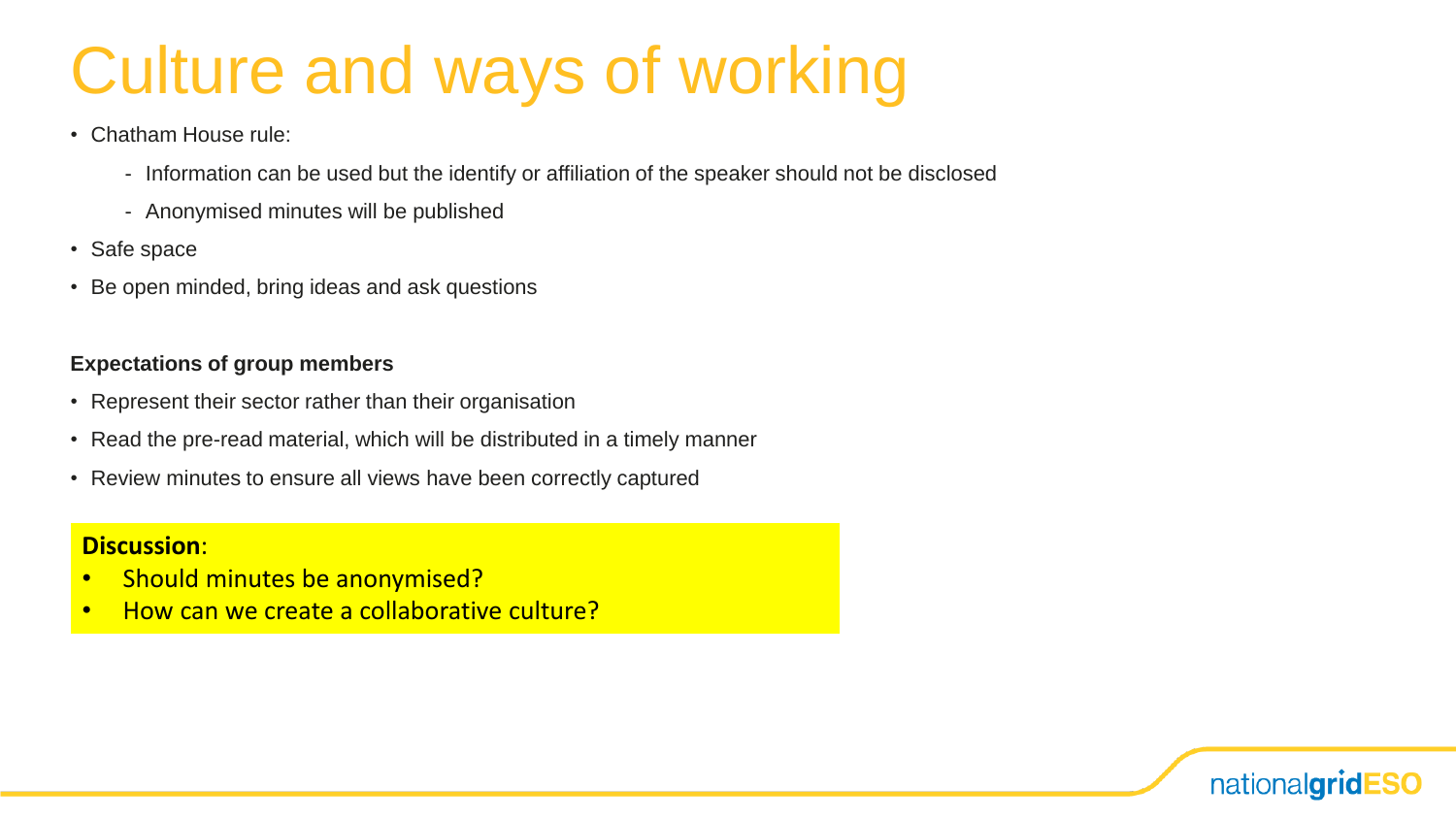### Terms of reference

We have drafted the Terms of Reference (ToR) based on those for the ESO RIIO-2 Stakeholder Group (ERSG).

nationalgridESO

#### **Discussion**:

- Are they any comments on the terms of reference?
- What should be group quorum be?
- How should meeting dates be selected?
- Are the group happy to approve the ToR (subject to changes)?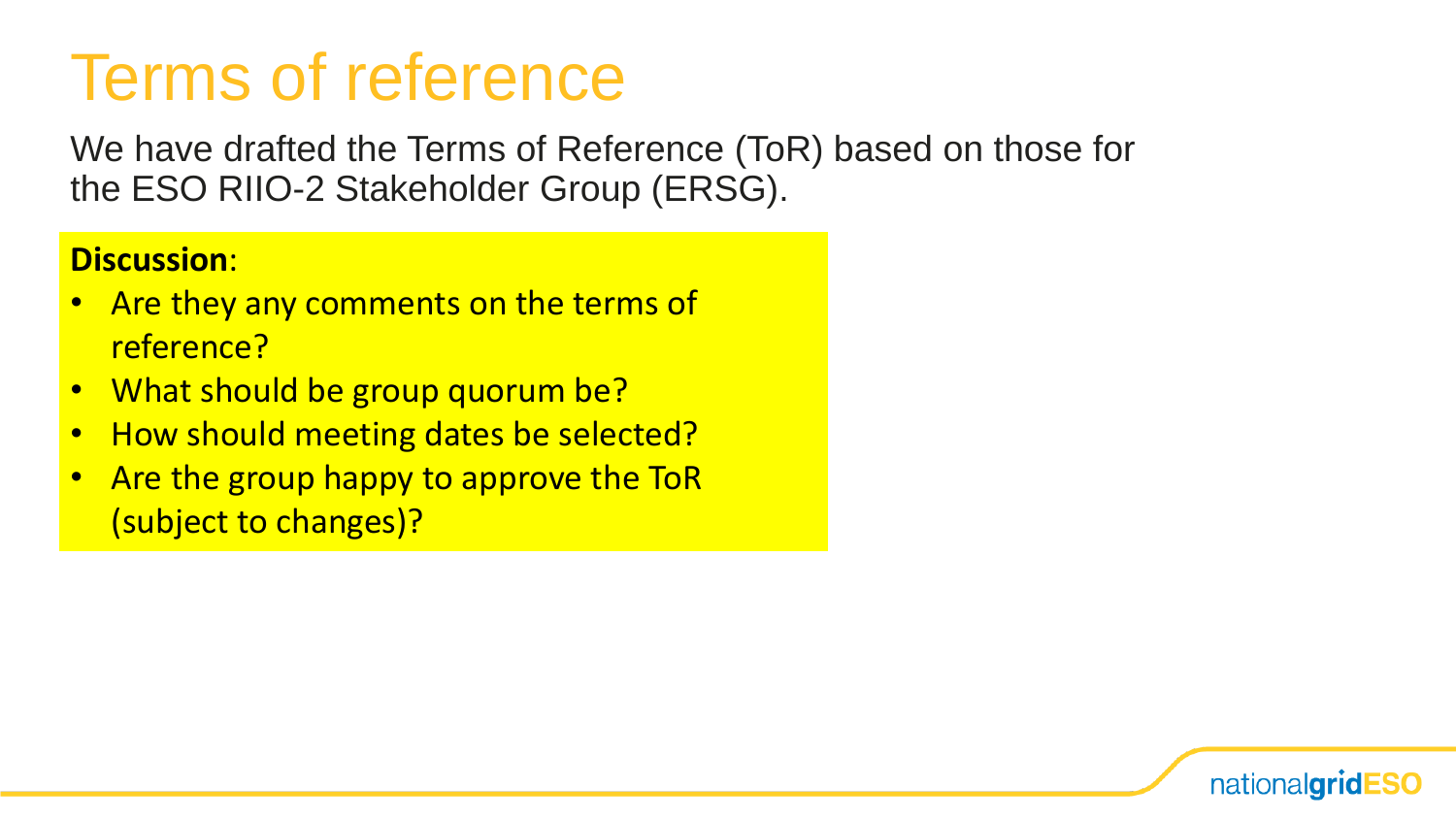## Proposal for managing conflicts of interest

**Having robust and clear processes to manage conflict of interests will help group members and give confidence to stakeholders not involved in the process**

- Membership list will be publicly available and all members are required to complete an NDA and declaration of business interests
	- Key point: members are chosen for their individual expertise and information that is marked as restricted should not be further distributed or used for commercial purposes
	- Information shared with the Chair and Technical Secretary
- ESO to clearly market documents where there are any restrictions on their use or distribution
	- ESO to be as transparent as possible we will only restrict materials where necessary
	- Complete or redacted materials posted online where possible
- Chair, Technical Secretary and ESO to review materials before they are circulated to the group:
	- Review markings
	- Consider if distribution to specific group members should be restricted
	- Discuss restrictions with affected parties
- Standing agenda item at the start of each meeting to:
	- Confirm any restrictions in place
	- Ask for members to raise or declare any further conflicts of interest
	- Agree restrictions on abstentions from discussion as appropriate
- Technical Secretary to minute all restrictions and abstentions

#### **Discussion**:

• Do you have any comments on the NDA and declaration of business interests form?

nationalgridl

Do you agree with this proposal?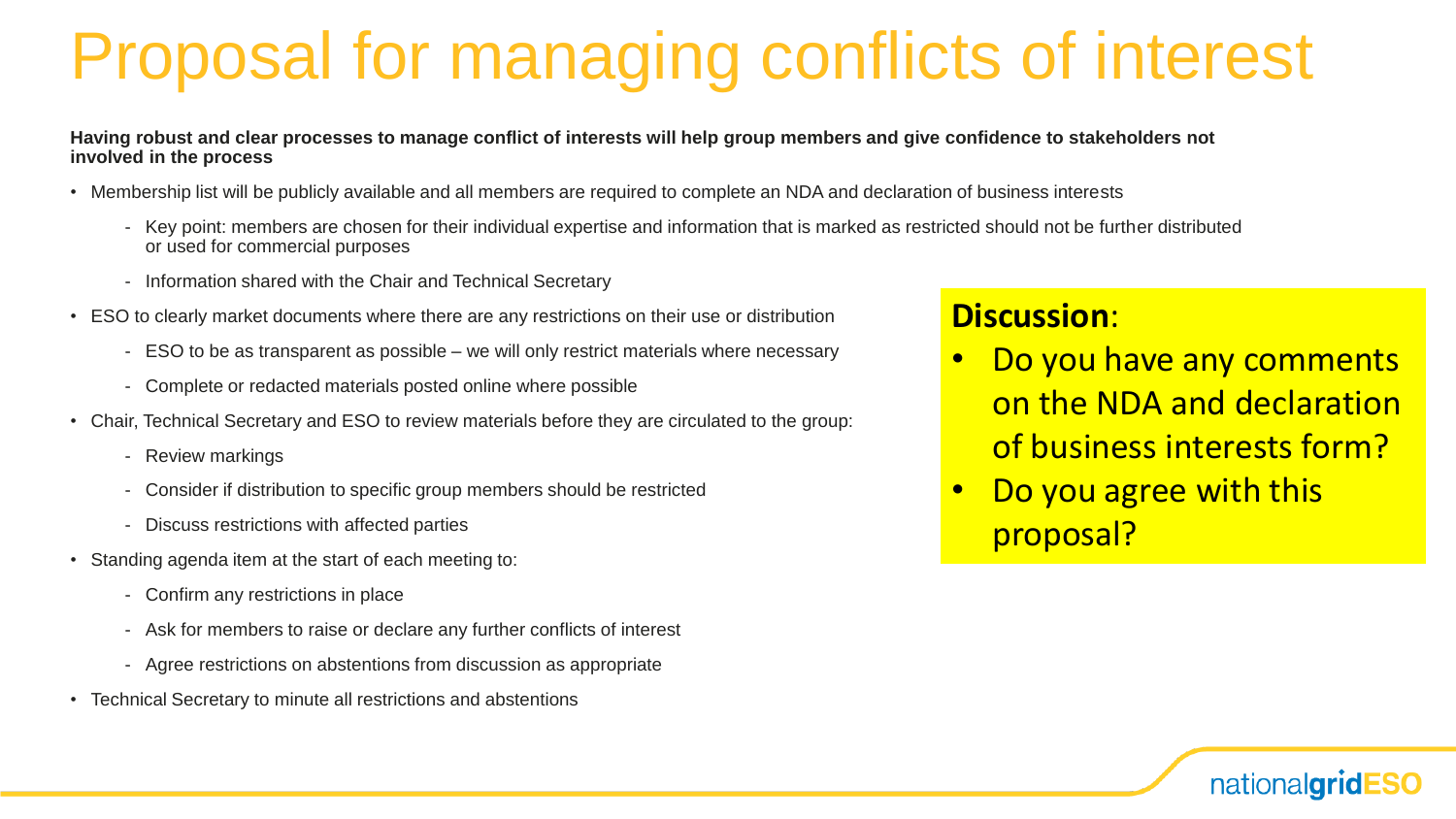### Template for ESO papers

#### **We have proposed a structure for ESO papers**

#### nationalgridESO

#### **Topic Title**

Agenda item: TAC-1.1 Meeting date:

30/01/2019

#### **Executive summary**

#### **Context**

- $\bullet$  Text
- $\bullet$  Text
- $\bullet$  Text

#### **Engagement and analysis**

What engagement channels have we used? What is the overall stakeholder sentiment on our proposals?

#### **Options**

Working with our stakeholders, we have identified xxx options/activities for our xxx role as follows:

| Option                          | Insight                                                        |  |  |
|---------------------------------|----------------------------------------------------------------|--|--|
| (1) One line option description | Given stakeholder feedback what is our recommendation for this |  |  |
|                                 | option or what happens next with this option?                  |  |  |
| (2) One line option description | As above                                                       |  |  |
| (3) One line option description | As above                                                       |  |  |
| (4) One line option description | As above                                                       |  |  |

#### Recommendation

Our emerging preferred option at this stage is to xxx. Maximum two sentence description.

#### Input requested from TAC

The ask of TAC should adapt the standard questions below to suit the topic that we are seeking views on.

- 1) Do you agree with our emerging proposal to xxx?
- 2) Do you agree that our emerging proposal to xxx will realise the consumer benefits articulated?
- 3) Do you agree that the projected costs of delivering our emerging proposal for xx are justified by the consumer benefits articulated?
- 4) Are you comfortable with the stakeholder engagement that has taken place on this subject and how the feedback has been used?

#### **Discussion**:

#### Do you approve the paper template?

#### nationalgridESO

#### **The Report**

**Further context** 

#### Stakeholder engagement

How have we engaged? Who have we spoken to? Any overarching themes from engagement that cannot be captured well in the table below?

#### **Options**

| Options                                                           | Pros                                       | Cons                                                        |  |
|-------------------------------------------------------------------|--------------------------------------------|-------------------------------------------------------------|--|
| Option 1 - Further description if                                 | What stakeholders have said                | What stakeholders have said                                 |  |
| helpful                                                           | in support                                 | against                                                     |  |
| Where available include costs of<br>option and quantified benefts | How this option drives<br>consumer benefit | Why this option is not optimal<br>from consumer benefit POV |  |
|                                                                   | How we might measure it                    | Any risks from the option                                   |  |

#### **Recommendation and next steps**

What is our preferred position? Explicitly link back to pros and cons in above table. What will we do next? Plans for further engagement and analysis.

#### Input requested from TAC

- 1) Do you agree with our emerging proposal to xxx?
- 2) Do you agree that our emerging proposal to xxx will realise the consumer benefits articulated?
- 3) Do you agree that the projected costs of delivering our emerging proposal for xxx are justified by the consumer benefits articulated?
- 4) Are you comfortable with the stakeholder engagement that has taken place on this subject and how the feedback has been used?



Please keep the executive summary to one page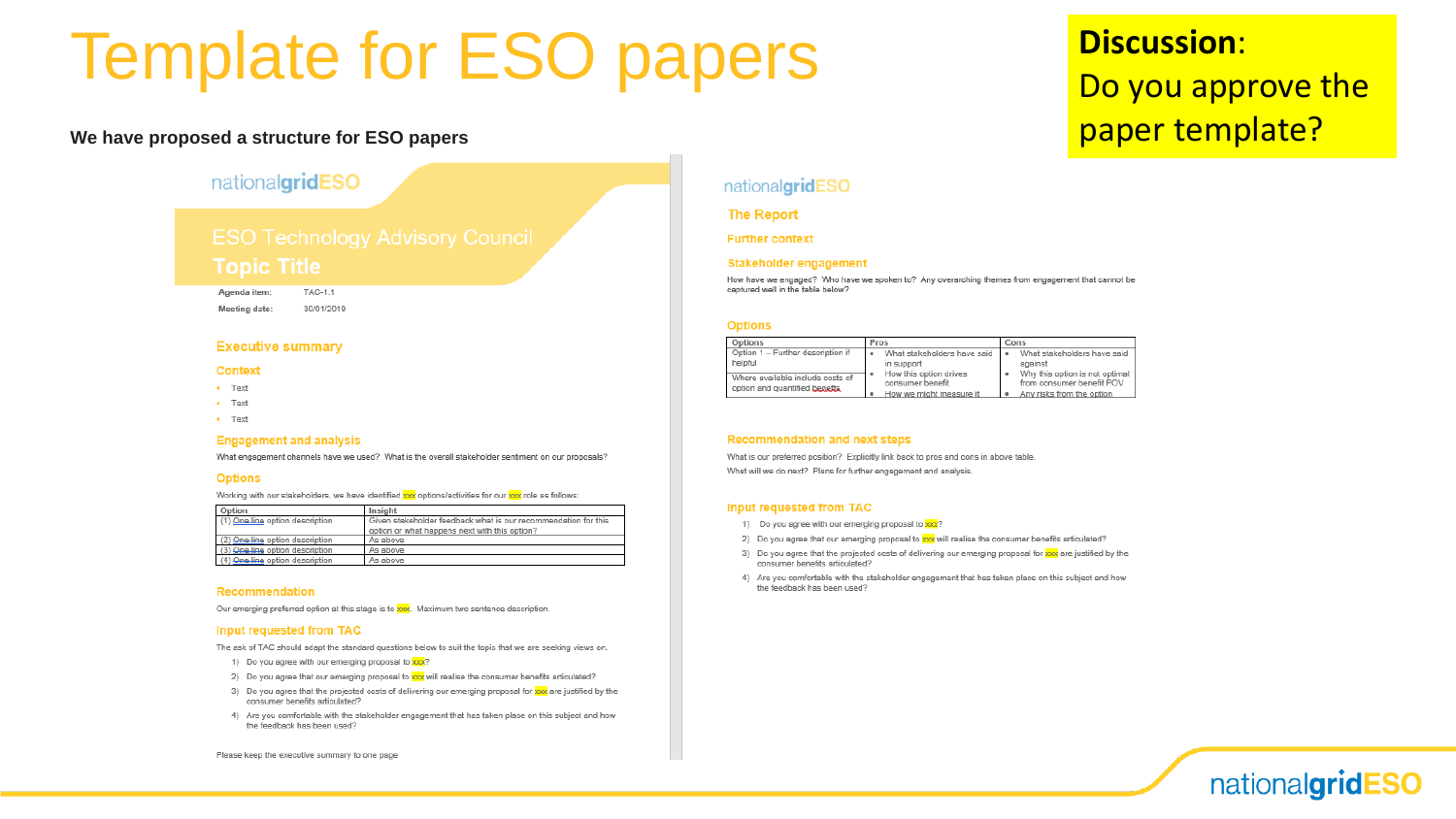### Format for discussion of ESO papers

**The Chair will lead structured discussions on the papers submitted for TAC consideration. Will this facilitate the right discussions?**

- *Paper circulated in pre-read*
- Sponsor to introduce the paper (context, key options, key evidence, recommendation, ask of TAC) 5-10 minutes
- Chair to ask group for points of clarification
- Chair to ask group for detailed points and feedback on:
	- Scope of paper
	- Options considered
	- Engagement activity
	- Analysis
	- **Recommendations**
	- Next steps
- Chair to ask group for decisions on "asks to TAC"
	- Consensus, majority/minority agreement, rejected sectoral views captured
	- Any caveats or action points
	- Recommendations to the ESO
- **Unless otherwise stated, discussions should be under the Chatham House rule: information disclosed during a meeting may be reported by those present, but the source of that information may not be explicitly or implicitly identified**

**Discussion**: Do you approve the format for discussion?

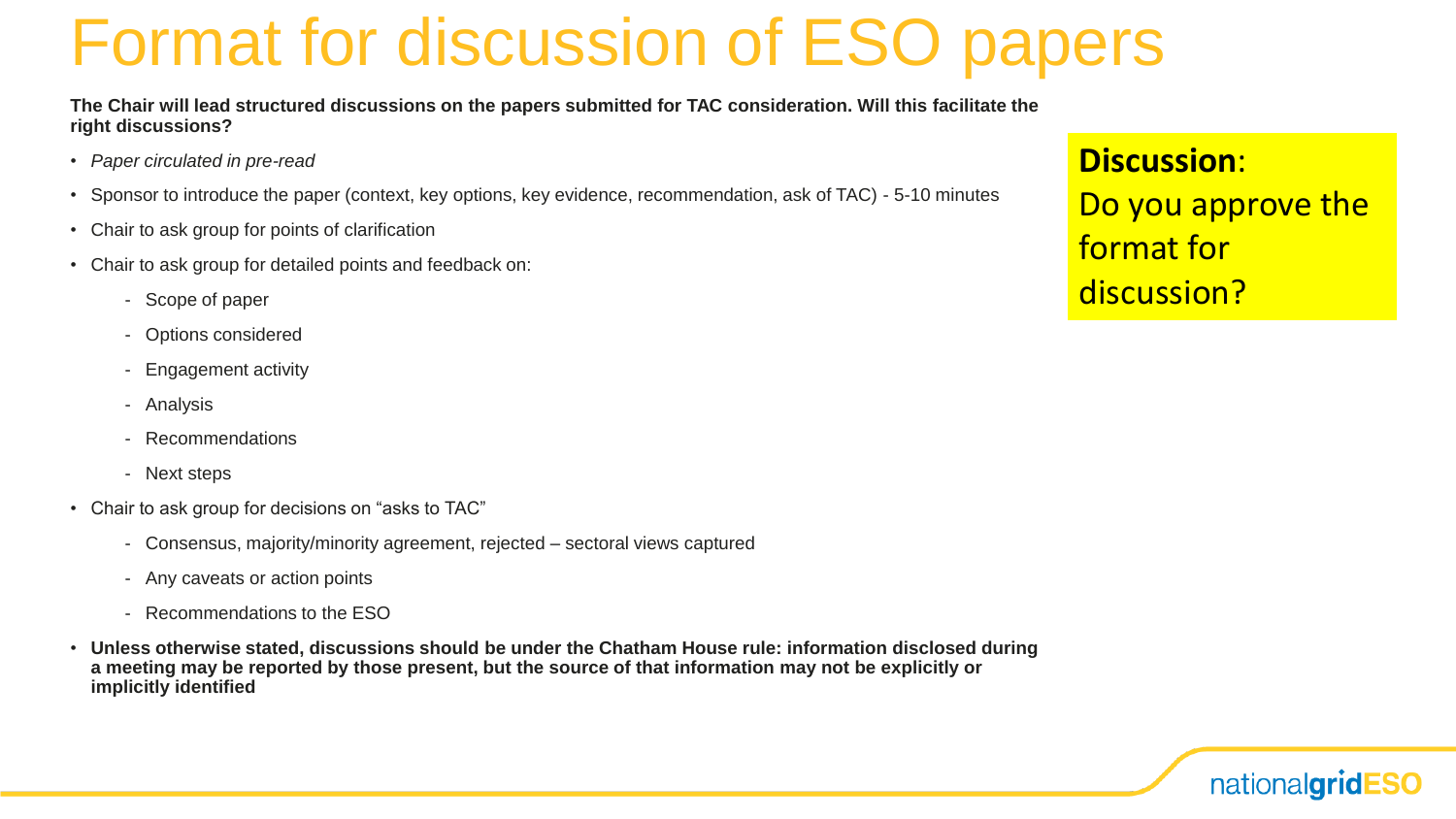## Action log template

#### **Discussion**: Do you approve the action log?

| Action<br>Ref | <b>Date</b><br>raised | <b>Topic</b> | Action / query / $\vert$ Action / query / recommendation – description recommendation | Owner | Status open /<br>closed) | <b>Comments</b> |
|---------------|-----------------------|--------------|---------------------------------------------------------------------------------------|-------|--------------------------|-----------------|
|               |                       |              |                                                                                       |       |                          |                 |
|               |                       |              |                                                                                       |       |                          |                 |
|               |                       |              |                                                                                       |       |                          |                 |
|               |                       |              |                                                                                       |       |                          |                 |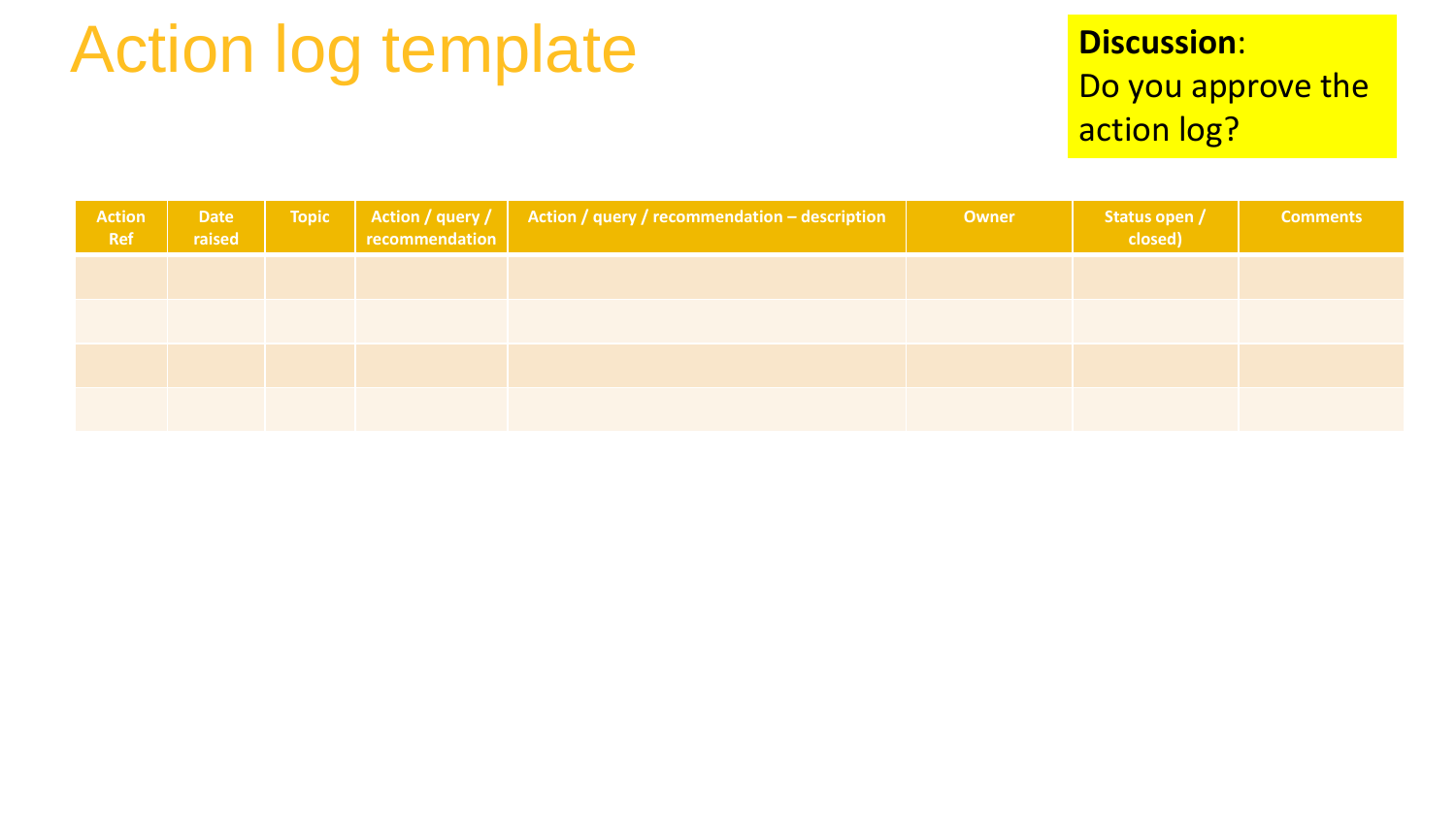## Item 5

Forward looking view of topics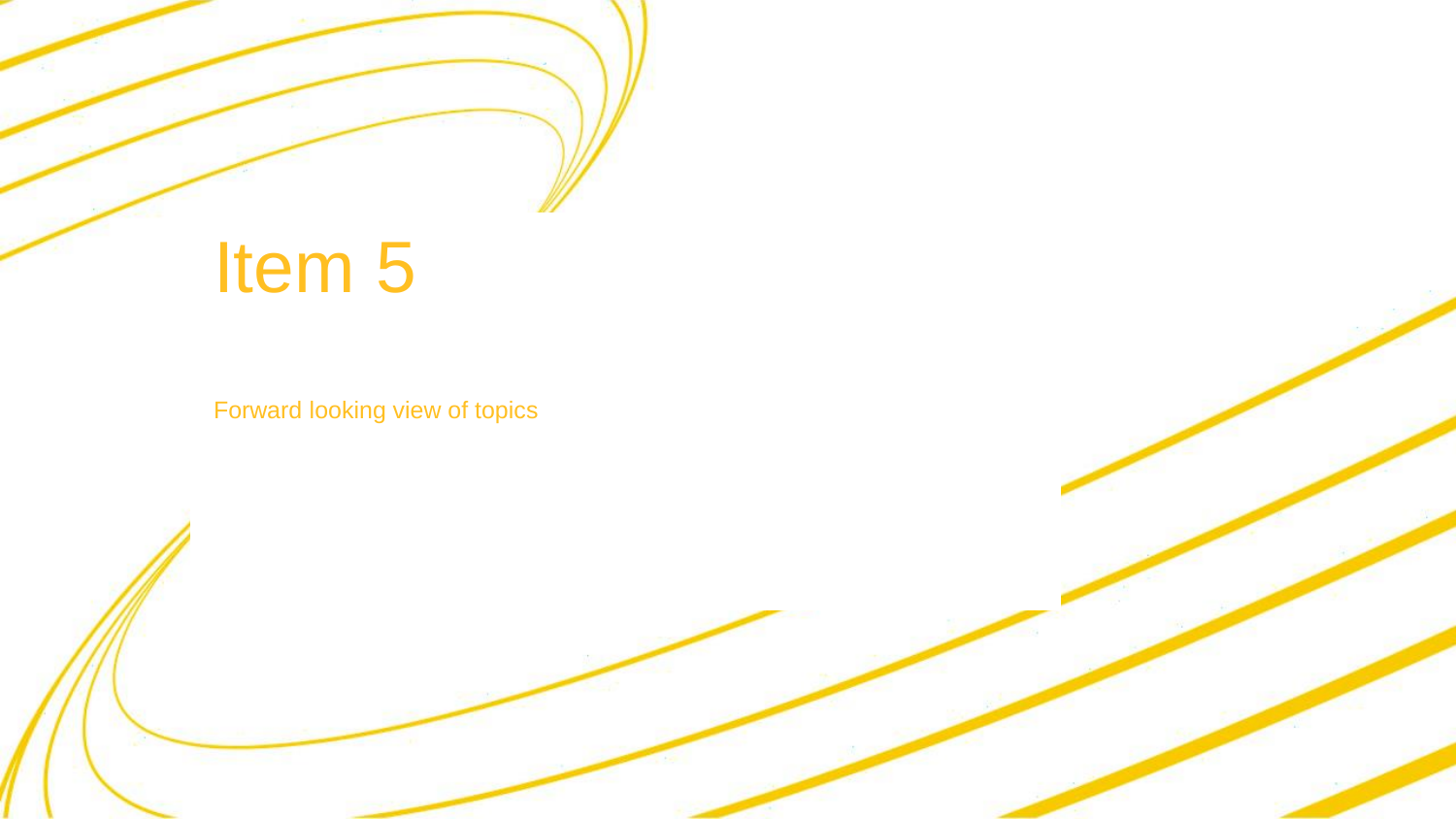### Topics for future meetings

**This section will be used to discuss topics for discussion in subsequent meetings**

| <b>Strategic</b><br>transformation                      | <b>Digitalisation</b>                                    | <b>Product</b><br>development                                                                                                          |                       | <b>Date</b>                                                                                  | <b>Topics</b>                                                                                                                                                 |                                                            |
|---------------------------------------------------------|----------------------------------------------------------|----------------------------------------------------------------------------------------------------------------------------------------|-----------------------|----------------------------------------------------------------------------------------------|---------------------------------------------------------------------------------------------------------------------------------------------------------------|------------------------------------------------------------|
| • Culture<br>• IT operating<br>model                    | • Digitalisation<br>strategy<br>• Digital action<br>plan | • Customer and<br>user journeys<br><b>Balancing and</b><br><b>Network</b><br>Control<br>Roadmaps (see<br>next slides)<br>Data Strategy |                       | 18 December<br>2020                                                                          | • Introductions<br>• Ways of working<br>• Terms of reference                                                                                                  |                                                            |
| $\cdot$ What an<br>ambitious,<br>digitalised ESO        |                                                          |                                                                                                                                        |                       | January                                                                                      | Further discussion on structure (eg strategic v technical layers)<br>Digitalisation strategy and digital action plan (submitted to Ofgem in<br>December 2020) |                                                            |
| looks like?<br>• What is the<br>end state for           |                                                          |                                                                                                                                        |                       |                                                                                              | February                                                                                                                                                      | • Strategic transformation<br>• Customer and user journeys |
| the ESO?<br>• What will the<br>ESO be?<br>• What should |                                                          |                                                                                                                                        |                       | March                                                                                        | <b>Balancing Roadmap (for publication)</b><br>Network Control Roadmap (for publication)<br>Data Strategy                                                      |                                                            |
| the ESO's role<br>be?                                   |                                                          |                                                                                                                                        | Quarterly<br>meetings | • Strategic transformation updates<br>Digital action plan updates<br>Product roadmap updates |                                                                                                                                                               |                                                            |

nationalgridESO

#### **Discussion**:

- Are there topics you would like the ESO to bring?
- Do you agree with this draft schedule?
- When should the next meeting be held?